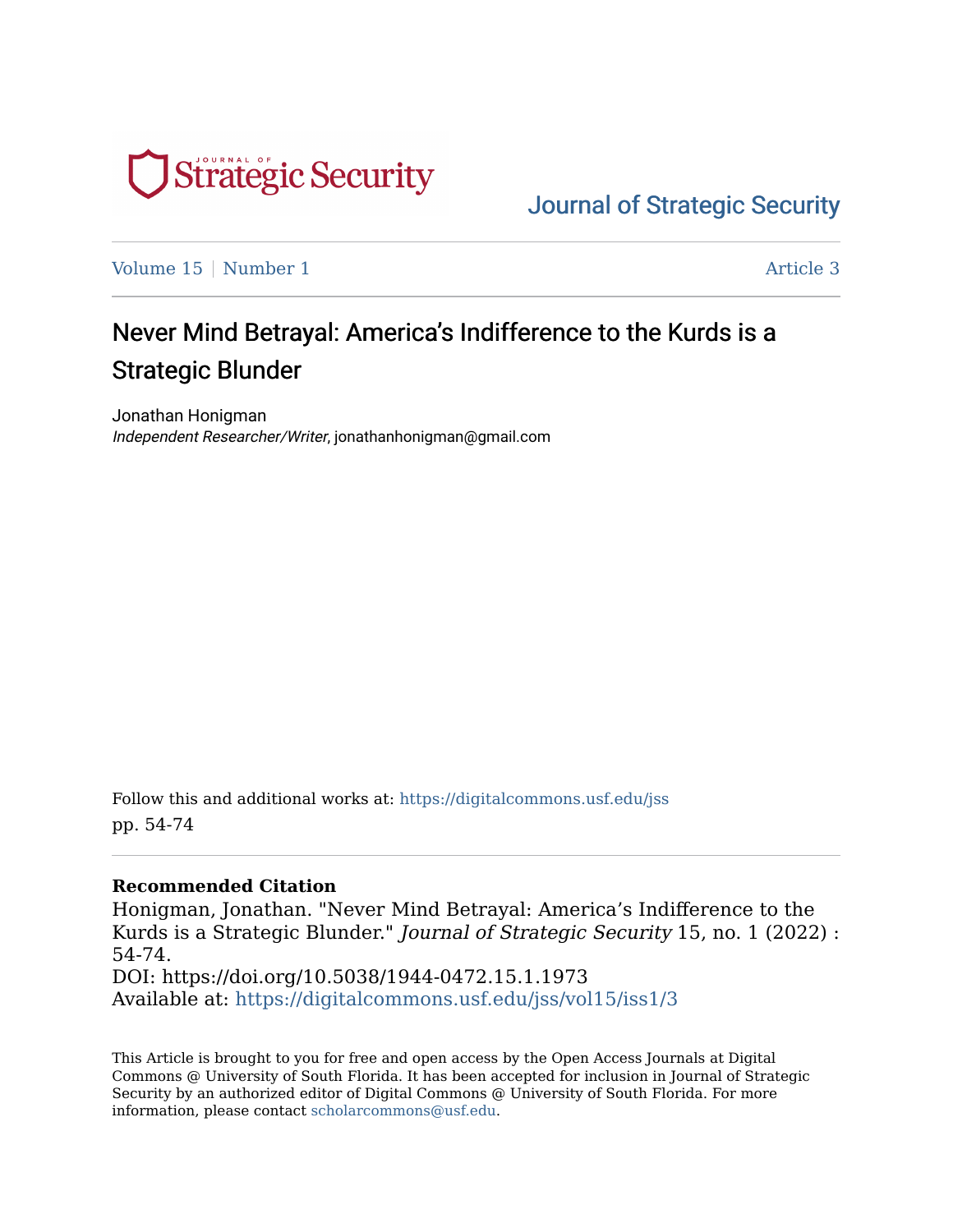### **Never Mind Betrayal: America's Indifference to the Kurds is a Strategic Blunder**

#### **Abstract**

Although they have proven themselves to be loyal and capable U.S. partners, America has refused to endorse either independence for Iraqi Kurds or autonomy for Syrian Kurds. That policy has been academically underscored by several Realism-based concepts including an offshore balancing approach to the Middle East. This paper argues that America can adjust to new realities in the region without having to forsake its worthwhile Kurdish partnerships. I first compare and contrast the costs of American support for Kurds and then refute the notion that Kurdish independence in Iraq or autonomy in Syria would cause instability or be nonviable. I then recount recent Kurdish actions that have benefited America and argue that the subsequent U.S. capitulations to Baghdad and Ankara were unnecessary and strategically short-sighted. Lastly, I examine America's relationship with Turkey to discern if it merits impeding U.S. Kurdish policy. This paper concludes that America's endorsement of independence in Iraqi Kurdistan and perpetual autonomy in Northeast Syria would not be merely altruistic, but primarily a realpolitik reassertion of U.S. geopolitical strategy.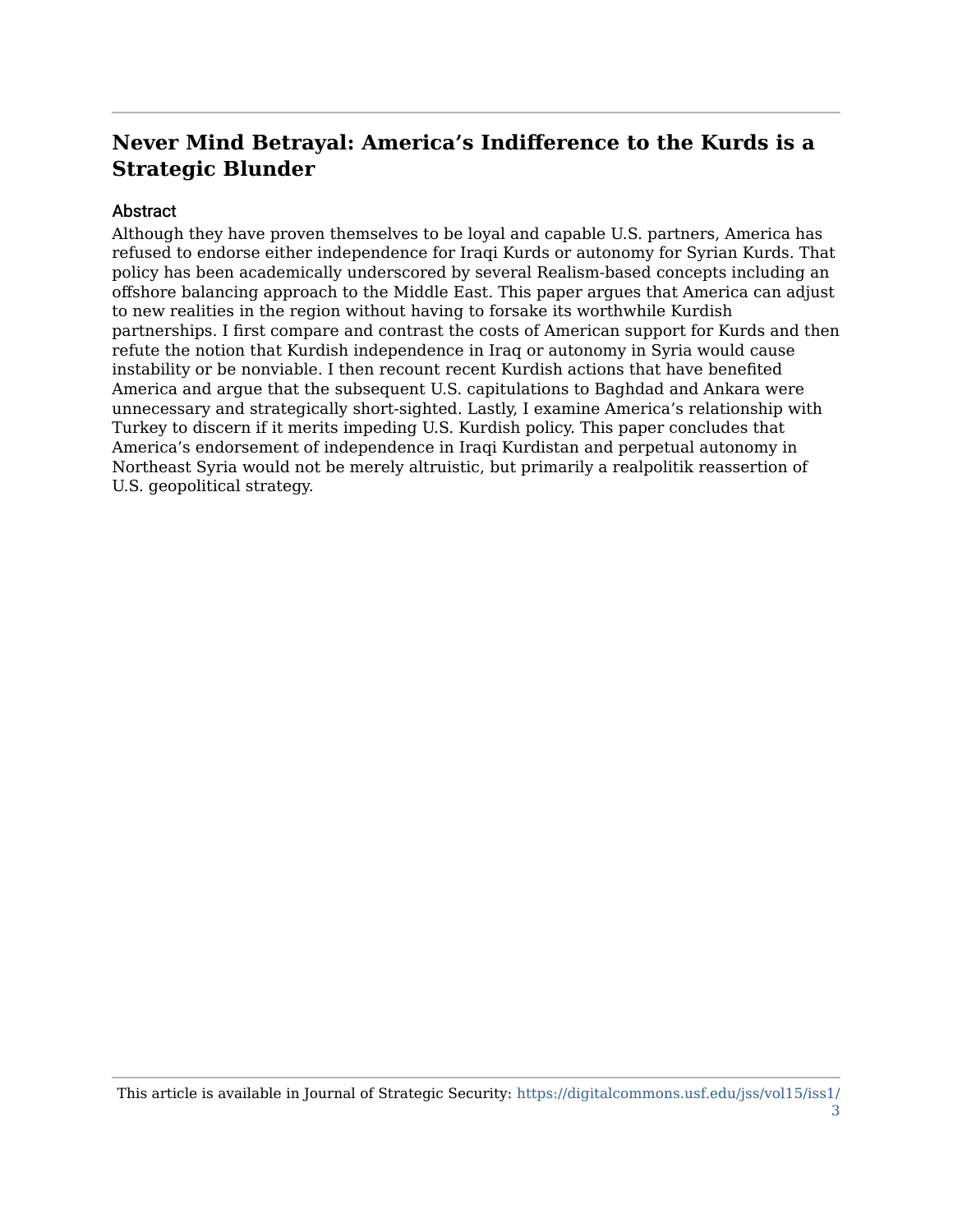# **Introduction**

Despite having their national aspirations long ignored and in-turn being part of the world's largest stateless ethnic group, Iraqi and Syrian Kurds have repeatedly proven themselves as loyal and capable U.S. partners. 1 America's persistent refusal to endorse either independence for Iraqi Kurds or autonomy for those in Syria is not so much a moral conundrum as it is a strategic folly. This policy has been underscored academically by several Realism-based concepts including an offshore balancing approach to the Middle East along with conferring precedence to states over nonstate actors. <sup>2</sup> While they are broadly applicable, these principles have been largely discredited regarding both Iraqi Kurds who have sustained their autonomy since 1992, as well as Syrian Kurds who have done so since 2012. The time has come for the United States to openly endorse independence for the Kurdish Region of Iraq (KRI) and autonomy for those in Northeast Syria.

#### The Ultimate Contrast and Dual Canard

American foreign engagements since 1917 collectively saw trillions of dollars exhausted, tens of millions stationed abroad, and over 620,000 killed. <sup>3</sup> The United States has often subsidized rich allies, received adverse diplomatic results from some that were provided lavish aid, and endangered its servicepeople for many who should have been more militarily proficient. But as America proceeds with its inevitable global role, it must acknowledge how drastically varied those costs were and not overgeneralize. One can understand the offshore balancing approach postulated by Realist-based academics as it seeks to avoid large-scale Middle East interventions and allow for limited military resources to be utilized elsewhere. But the United States can accomplish that without forsaking worthwhile partnerships. <sup>4</sup> Including its relations with both Iraqi Kurds since the early 1990s and Syrian Kurds since 2014, America spent less than \$8 billion in aid, temporarily deployed at most four thousand soldiers, and suffered less than twenty deaths. <sup>5</sup> These figures are astonishing when compared elsewhere.

The \$2.5 trillion in U.S. foreign aid since 1946 includes over \$140 billion to Israel, \$85 billion to Egypt, \$70 billion to Pakistan, \$23 billion to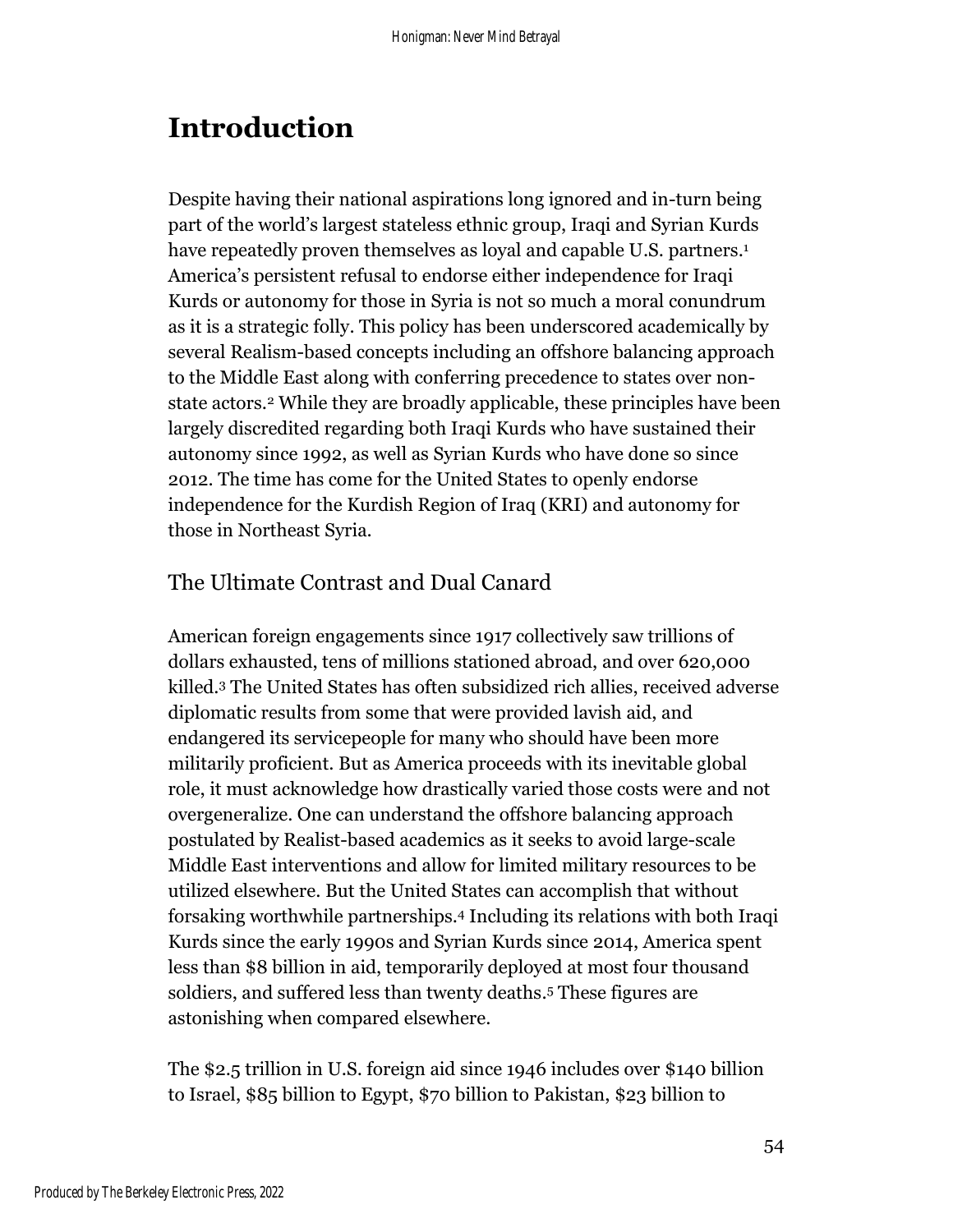Jordan, \$19 billion to Turkey, and \$10 billion to Palestinians. <sup>6</sup> On top of the \$815 billion cost of the Iraq war and over \$800 billion spent in Afghanistan, the United States gave over \$70 billion to Baghdad and \$110 billion to Kabul. <sup>7</sup> Afghan expenses included \$86 billion on a military that crumbled against the Taliban, and \$10 billion on counter-narcotics while Afghan opium still produces eighty percent of global heroin. 8

America's military spending accounts for seventy percent of North Atlantic Treaty Organization (NATO) expenditures even though it represents only one-third of the alliance's population and half its Gross Domestic Product (GDP).<sup>9</sup> The United States is treaty-bound to safeguard Japan (which spends only one percent of GDP on its military) and annually allocates over \$30 billion directly toward European defense. <sup>10</sup> America has also since 1985 accumulated a \$5 trillion trade deficit with Europe and Tokyo. 11 Over twenty-seven million Americans have been based overseas since 1950, including 1.8 million in either Iraq or Afghanistan. <sup>12</sup> The Pentagon today spends about \$25 billion on foreign bases where roughly 170,000 troops are stationed. <sup>13</sup> Although the United States did not lose a single soldier in the KRI during the 2003-2011 Iraq War, it suffered over 4,400 killed throughout the rest of Iraq, and 2,400 killed in Afghanistan. 14

Irrespective of the low-cost bolstering of American interests, it is asserted that the status quo must be maintained for stability's sake, and that such Kurdish entities would be nonviable anyway. But the chaos in Iraq and Syria has had little to do with their Kurdish minorities. Iraq's struggle between Sunni Arabs and the Shiite-Arab majority has seen over 150,000 violent deaths since 2003. Syria experienced fifteen coups between its 1946 independence and 1970, and the Alawite regime that has ruled ever since hails from a coastal minority comprising only thirteen percent of the population. <sup>15</sup> Syria's recent civil war brought about 500,000 deaths and the worst economic collapse anywhere since World War II. 16

Along with other traditional International Relations theories, Realism assumes the state to be the preeminent actor in global affairs and this helps explain America's limited support for its Kurdish partners. <sup>17</sup> Though this general principle is less applicable when considering the potential of these chaotic states' Kurdish populations. <sup>18</sup> The KRI already has diplomatic relations with thirty governments, a population larger than seventy countries, and a 150,000-man fighting force. <sup>19</sup> Its natural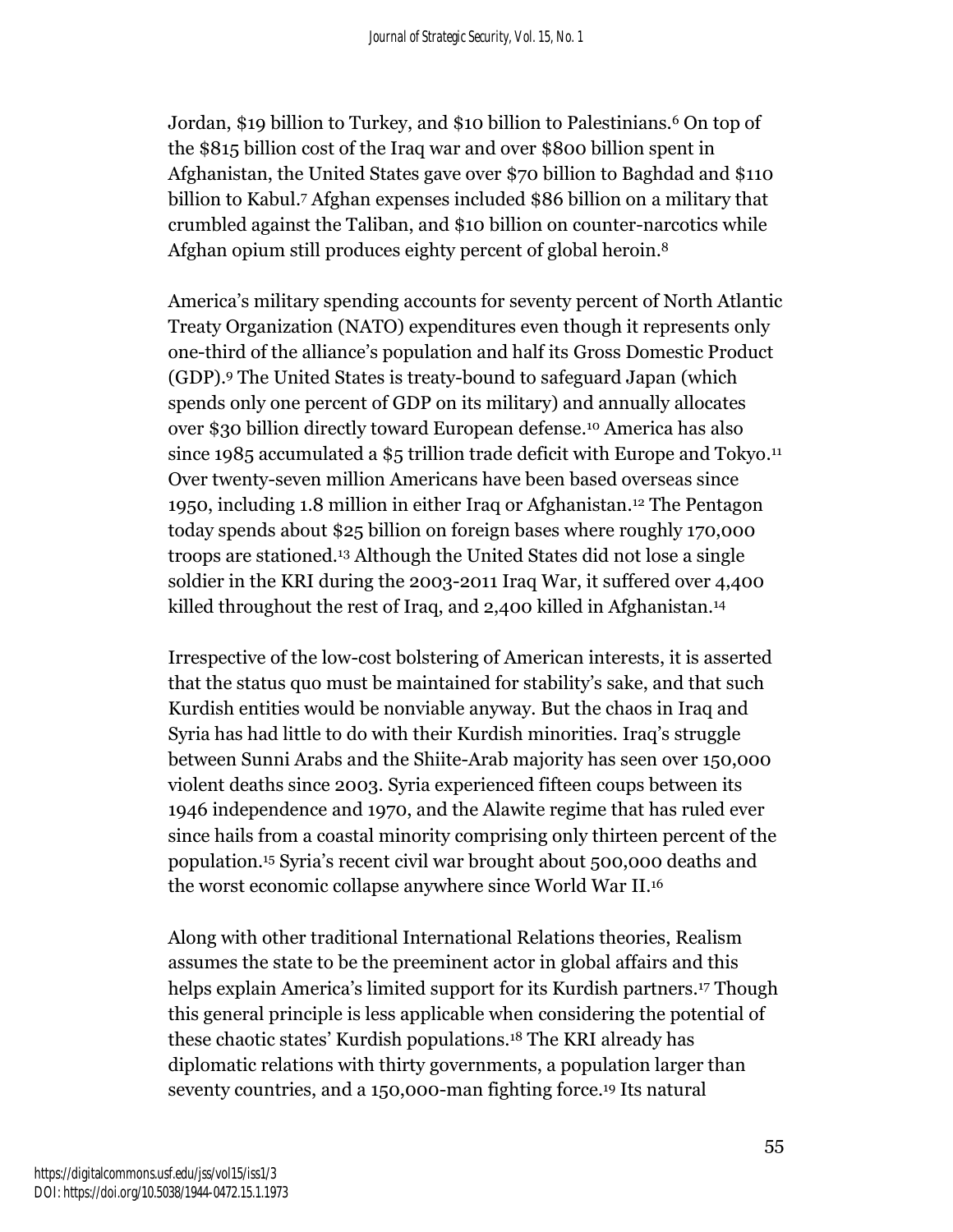resources include the world's eighteenth-largest oil reserves (with \$5 per barrel extraction costs) and the twenty-eighth-largest natural gas deposits. <sup>20</sup> Syria's Kurdish-held areas contain the country's most fertile soil and most of its energy resources. 21

American foreign policy has produced a robust network throughout the world, and U.S. support in and of itself has often been the ultimate guarantor for its allies. This alliance structure has not relied only on regional heavyweights whose local preeminence affords them greater geopolitical maneuvering—such as Iran in 1979 when it went from America's largest arms client to nemesis overnight. As vulnerability dictates the importance of and thus catering to foreign patrons, Kurdish isolation within their immediate vicinity is hardly an impediment to the United States solidifying a longstanding partnership. For instance, the discovery of gargantuan energy reserves in the small Gulf Arab states made their territory quite enticing to their larger neighbors, and they relied on British security guarantees which lasted until the early 1970s. 22 With adequate U.S. backing ever since, these four states have for decades accounted for the bulk of America's fixed military presence in the Middle East.

Russia has had either impartial or positive relations with them and was the only major power who remained effectively neutral regarding both the 2016 Syrian-Kurdish push for federalism and the 2017 Iraqi-Kurdish independence referendum. <sup>23</sup> As the KRI's main foreign investor to the tune of \$3.5 billion—over half of which was spent on an ownership stake in its oil pipeline—Moscow has an obvious incentive to help preserve Kurdish energy exports. <sup>24</sup> Several major European powers champion the Kurdish cause in order to support moderate forces emanating from their region. Israel endorsed the 2017 Iraqi-Kurdish referendum, while Saudi Arabia, Egypt, and the United Arab Emirates see them as potential Sunni allies against Shiite power centers stretching from Iran to Lebanon.<sup>25</sup> These Sunni Arab countries also view Kurds as a possible hedge against Turkey as they have clashed with Ankara over the promotion of Islamist governments, the Libyan Civil War, and hostility in the Eastern Mediterranean26.

There is also no guaranteed unanimity on the Kurdish question amongst their neighbors. Northern parts of Iraq and Syria are significant to Turkey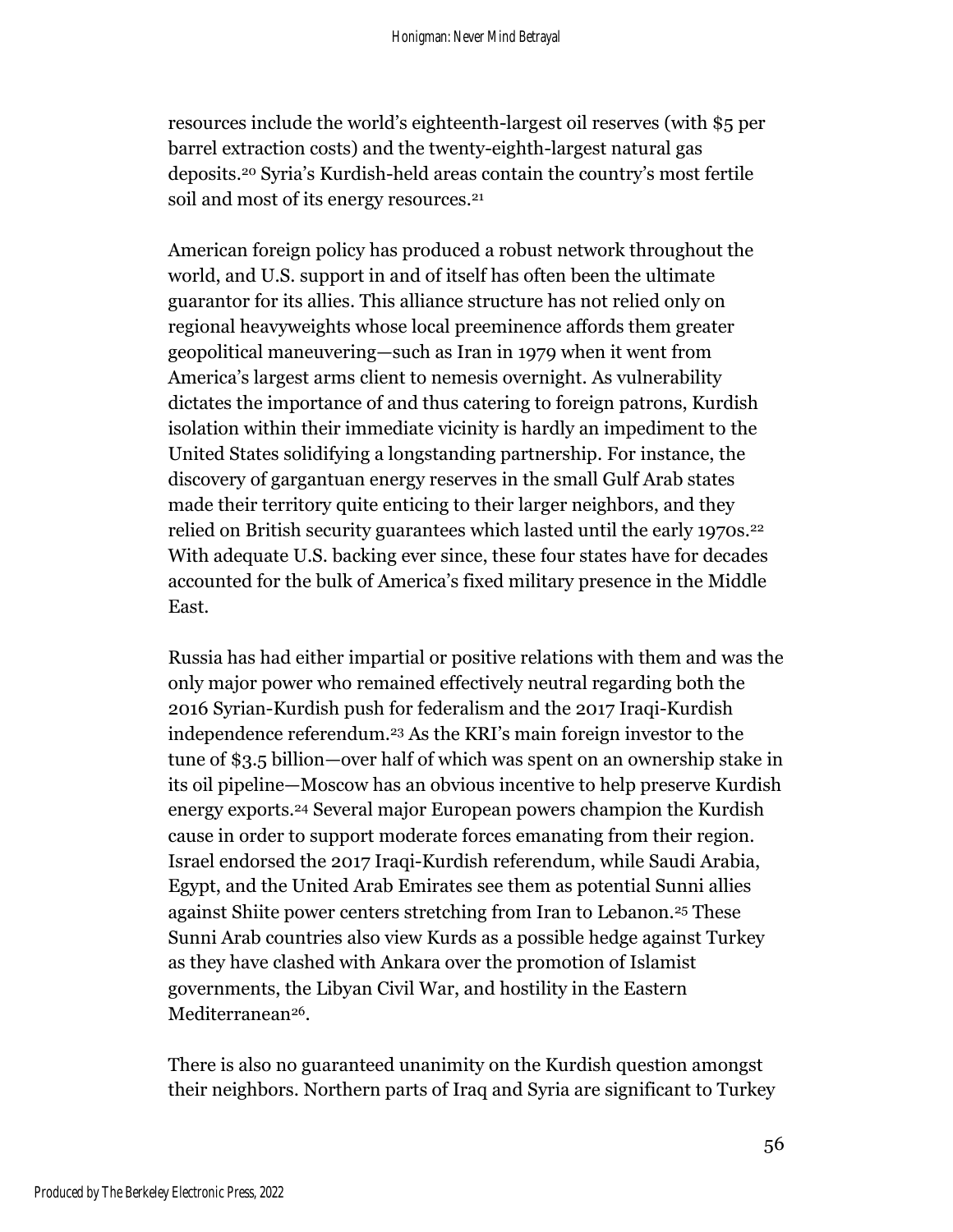as they were taken after it had already signed the October 1918 armistice agreement. <sup>27</sup> Ankara partially rectified that grievance with its 1938 seizure of the Alexandretta province which cutoff forty percent of Syria's coastline. <sup>28</sup> Turkey's recent incursions into both countries have caused serious alarm—particularly in Syria where it exercises de facto military control over nearly thirty percent of the population. <sup>29</sup> With its superior economy and military, combined with a massive dam and canal system that controls most of their already-stressed water supply, Syria and Iraq may soon enough have to fear Turkish aggression more than Kurdish secession. 30

#### American Capitulation

Between 2003 and 2014, Iraq's military spent over \$70 billion—\$25 billion of which was covered by American aid. <sup>31</sup> Thirty percent of the KRI's share of oil revenues was indeed earmarked to Baghdad for such sovereign expenses.<sup>32</sup> Iraq's heavily armed forces nevertheless collapsed throughout the country's Sunni-Arab northwest in the face of the Islamic State of Iraq and Syria (ISIS), and left the Kurds to fend for themselves along their 650 mile-long border with the terror group. <sup>33</sup> As Baghdad restricts military sales to the Kurdistan Regional Government, when Iraqi soldiers ceded \$1.3 billion worth of sophisticated American-made weapons to ISIS (including 2,300 armored Humvees), the desperately outgunned Kurds suffered major defeats. <sup>34</sup> Even still, Kurdish forces managed to rescue the predominantly Kurdish city of Kirkuk as the Iraqi army withdrew and ISIS stood on its doorstep. While Baghdad's primary fields were safely in southern Iraq, the federal pipeline from oil-rich Kirkuk to Turkey was shut down. Kurds salvaged Kirkuk's oil exports via their own alternative pipeline while also depriving ISIS of even more oil resources that already brought in nearly half its income35.

After losing 1,700 fighters leading the ground war against ISIS, Iraq's Kurds finally broke from the postponements forced upon them and held a referendum in September 2017 that called overwhelmingly for independence. <sup>36</sup> Kurds make up one fifth of Iraq's population and at the time controlled around twenty percent of its energy reserves and fifteen percent of its landmass. <sup>37</sup> This split would have not only been proportional, but would have also left Baghdad with still possessing the world's fifth-largest oil reserves and twelfth-largest natural gas deposits.<sup>38</sup>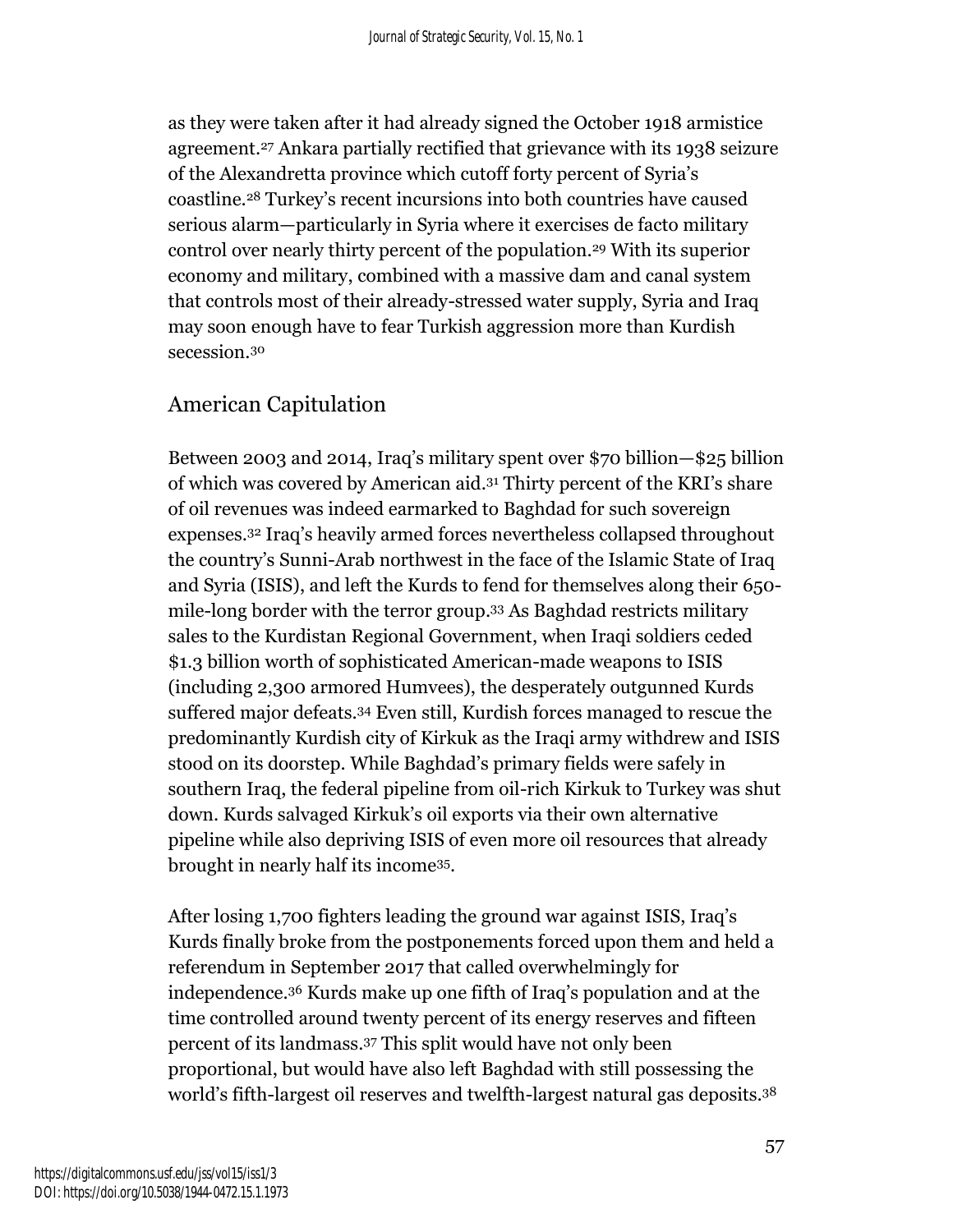Utilizing American-made Abrams tanks, the Iraqi army then expelled Kurdish forces from Kirkuk and other areas which threatened both their narrow corridor to Syria and their monopoly on Iraq's border with Turkey.<sup>39</sup> This was spearheaded by the Iranian-backed Popular Mobilization Units (PMU), with Iranian Revolutionary Guards commander Qassem Suleimani and PMU Deputy-commander Abu Mahdi al-Muhandis both on site helping plan the operation. 40

Iraq had long claimed parts of northern Kuwait given the British-imposed demarcation left it with a thirty-six-mile shallow coastline as opposed to over 180 miles for tiny Kuwait. <sup>41</sup> Though none of Baghdad's attempts to alter that were tolerated—culminating in its 1991 defeat to the American military—after which it paid wealthy Kuwait over \$52 billion in reparations for the seven-month occupation. <sup>42</sup> Yet in 2017, Iraq's rule over a distinct ethnic group five-times larger was reaffirmed despite its much more extensive malfeasance against them. Instead of upholding the rightful gains of its hard-fought and war-indebted partners that would have secured them the world's thirteenth-largest oil reserves, America rejected the Kurdish referendum and sat idly by as they lost half their revenue overnight. 43

The Kurds were a more durable American ally than Iraq prior to taking Kirkuk and remained so after the traumatic economic loss. Just as Baghdad's instability and Iranian influence endured regardless of regaining Kirkuk. The KRI retained its international crossings, with Turkish trade remaining open throughout the crisis and Iran reinstating its cross-border commerce after only forty days. <sup>44</sup> As Iraq was still reliant on the Kurdish pipeline for exporting Kirkuk's oil to Turkish and European markets, relations soon calmed with Baghdad as well. <sup>45</sup> Iraq's endemic corruption and inability to provide basic public services had by October 2019 brought about the deadliest protests in its modern history, which saw over five hundred killed and the prime minister resign. 46

The United States closed its Basra consulate in 2018 due to security concerns and threatened to do the same in 2020 with its Baghdad embassy—its second most expensive in the world. <sup>47</sup> America is meanwhile finalizing construction on a massive \$600-million new Erbil consulate in the KRI that is one of the largest and most costly of its over-250 various diplomatic posts. <sup>48</sup> At the epicenter of Kurdish surrender to Baghdad just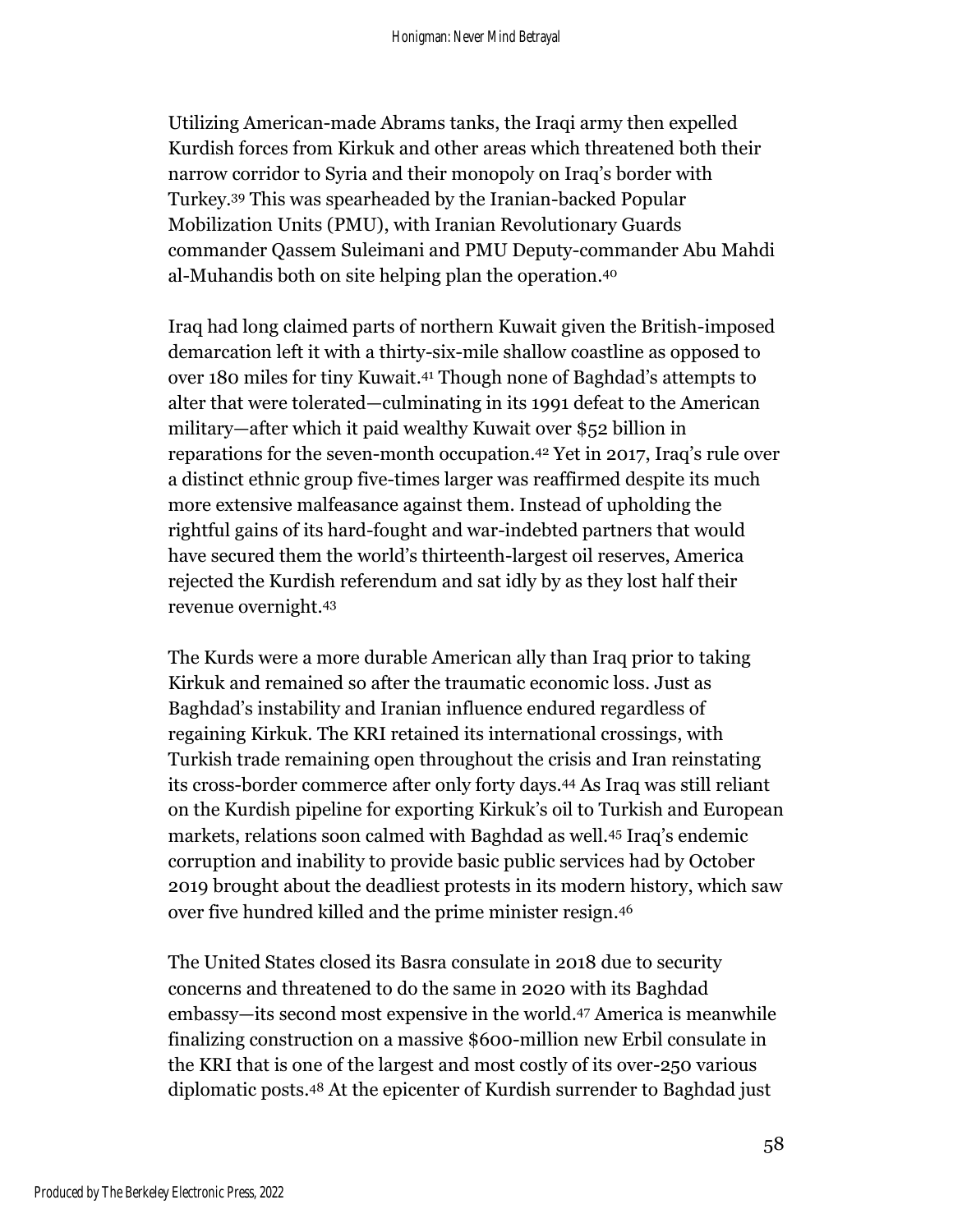two years prior, Abu Mahdi al-Muhandis's Kata'ib Hezbollah launched an attack near Kirkuk in December 2019 that killed an American contractor. This sparked American reprisal strikes, then violent demonstrations against the American embassy, and ultimately the assassinations of both al-Muhandis and Suleimani—the most serious American military action against Iran in decades.

Syrian Kurds are smaller in both size and proportion compared to their Iraqi brethren and had no prior history of autonomous rule. It was thus even more impressive that they swiftly rose out of the 2011 civil war with an organized military and inclusive democratic institutions while the rest of Syria remained mired between the Assad dictatorship and Islamistdominated rebellion. At a time when ISIS controlled more Syrian territory than Damascus, Kurds began pushing the group back in September 2014 with the help of American air strikes. <sup>49</sup> Fighting for more than just Kurdish interests, they merged with Arab groups to form the Syrian Democratic Forces (SDF) in 2015 which suffered most of its casualties liberating Arab-populated cities. <sup>50</sup> Following an embarrassing \$50-million venture that produced perhaps five reliable fighters, the United States eventually decided in May 2017 to directly arm Kurds.<sup>51</sup> After losing 11,000 fighters leading the ground war against ISIS in Syria, the SDF conquered its capital Raqqa in October 2017. 52

With Kurds handling local security and the Euphrates River serving as a natural boundary, U.S. forces stationed there steadfastly held their ground and won decisively on the rare occasions they were challenged. This was notably displayed in 2018 when five hundred regime soldiers and Russian mercenaries attempted to capture an oil field in SDF territory—which resulted in over two hundred attackers killed and zero defender losses. 53 The Assad regime pulled its troops from Kurdish towns in 2012 and has ever since had more pressing challenges including protecting itself from the Turkish-backed rebel strongholds right outside of its largest city Aleppo. <sup>54</sup> Though the SDF held about one-third of Syria, it only contained about fifteen percent of the population, and Syrian Kurds were content with their local federal system so never demanded independence. The Syrian military lacked the resources to challenge them, and Moscow was either ambivalent or reasoned that it did not merit confrontation with the United States. Rather, the Syrian Kurds' paramount post-ISIS threat has come from America's NATO ally Turkey.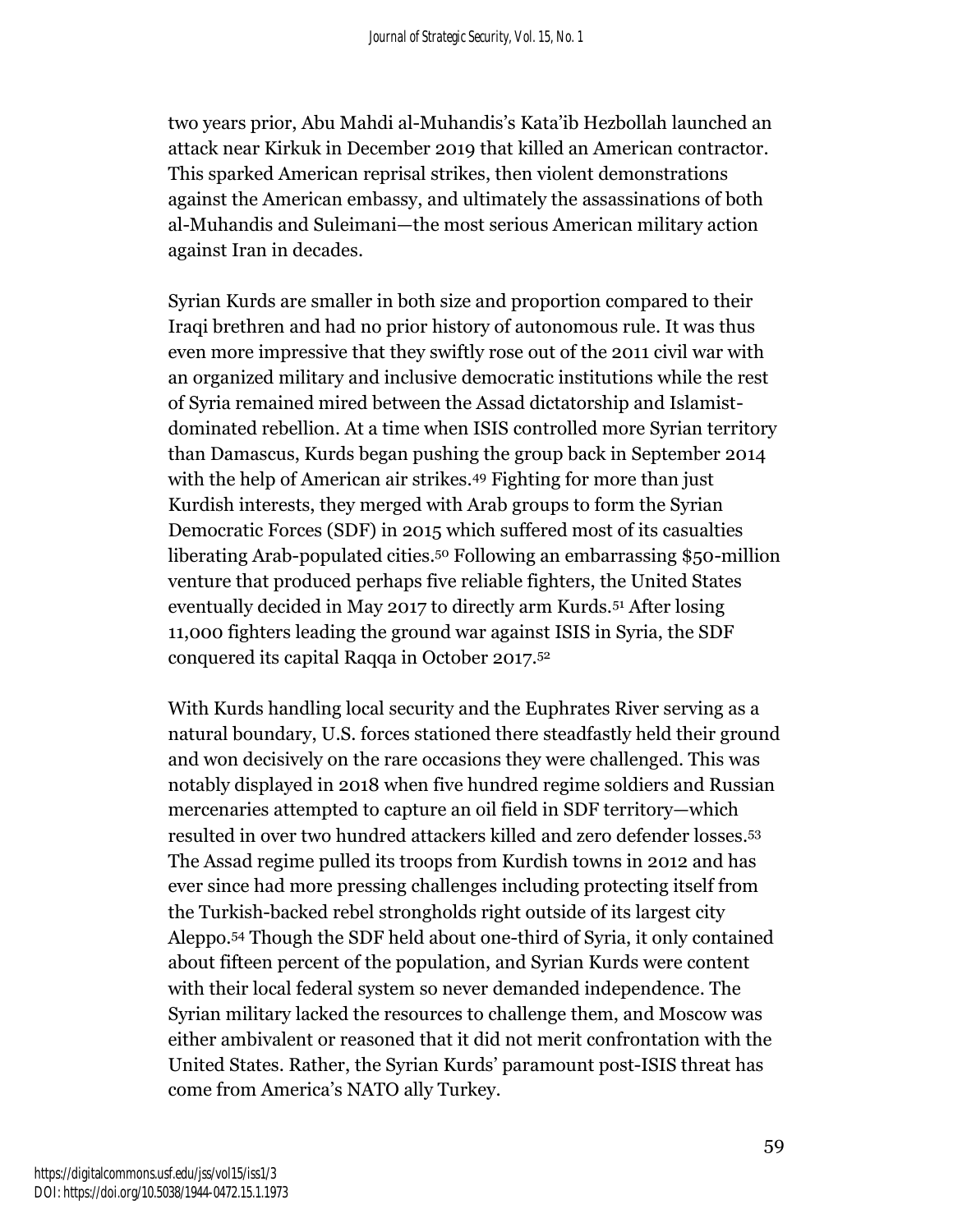Even after multiple Turkish assaults on them west of the Euphrates, Syrian Kurds never retaliated against Turkey.<sup>55</sup> The SDF relinquished the northwest majority-Kurdish city of Afrin that was seized by Turkey in 2018 and sought to appease Ankara by removing its fortifications along the border as well as allowing joint U.S.-Turkish patrols. <sup>56</sup> Pressured by Ankara, America withdrew its small contingent of one thousand troops from Northeast Syria in October 2019, and the ensuing Turkish invasion killed hundreds and forced hundreds of thousands to flee their homes. 57 Kurds were compelled to accept a Russian-backed agreement with the Assad regime that drove their military from the border region where most of their major population centers are located. <sup>58</sup> Though it did limit the Turkish presence east of the Euphrates to a roughly 75-mile-wide and 20 mile-deep stretch between Tal Abyad and Ras al-Ain. <sup>59</sup> With the ceasefire broadly holding, there are still nine hundred American soldiers in eastern Syria further south, and the SDF controls twenty-five percent of the country and the majority of its oil resources. 60

#### Dealing with Ankara

Following a steady decline, the Ottoman Empire lost most of its remaining territory between 1908 and 1918, and its Anatolian heartland became the modern Turkish state in 1922.<sup>61</sup> Turkey's age-old Russian adversary, with whom it had fought thirteen wars, had become a superpower by 1946 and sought to finally gain unfettered access to the Mediterranean via the Turkish-controlled Dardanelles Straits. <sup>62</sup> Turkey thus allied with America in 1947 which garnered it nearly half of all U.S. aid to the Middle East over the following twenty years. <sup>63</sup> Its 1952 entry into NATO then provided it with Article Five protection. Given Ankara's outspoken role against Kurdish sovereignty in Iraq and Syria, the United States should examine its relationship with Turkey and consider if it merits Ankara impeding American Kurdish policy.

Notwithstanding its other important goals, NATO's primary mission was to deter a Soviet offensive into Western Europe, and this was foremost accomplished by America's firm nuclear posture and minimum-250,000 troop deployment. <sup>64</sup> Turkey was hundreds of miles east of the Warsaw Pact border, had thawed its relations with the Soviets by the early 1970s, and its only noteworthy military actions during the Cold War were against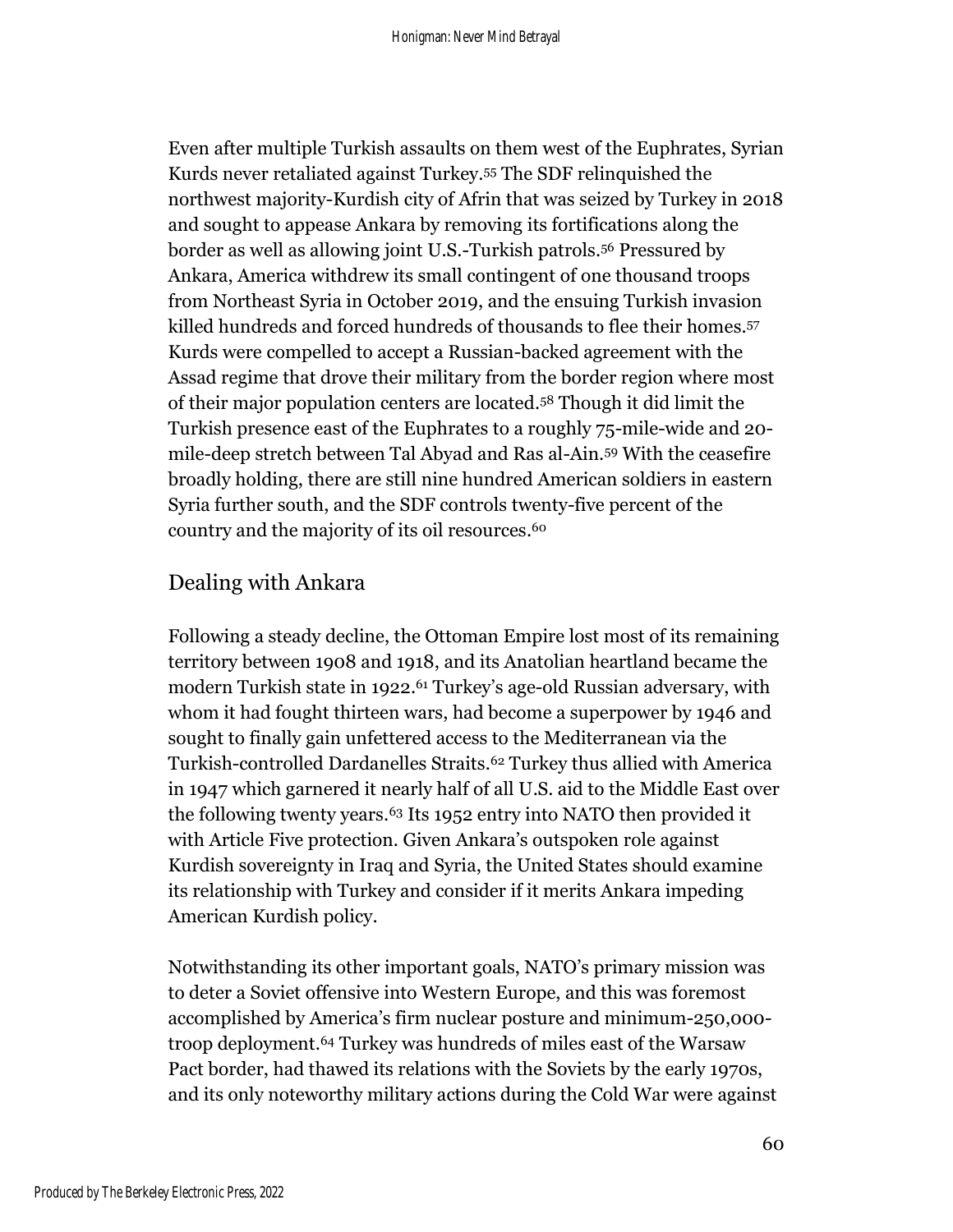its fellow-Western Greek and Cypriot neighbors. <sup>65</sup> America has stationed military sites in Turkey, but Ankara closed them at times for political reasons and the United States voluntarily shut down most of them right after the fall of the Soviet Union. <sup>66</sup> Further, the relative value of the remaining bases must take into account the presumption that Kurds would offer a similar arrangement.

Turkey's role in a unified American-led front has diminished while its aggression against its Western allies has grown—particularly under Recep Tayyip Erdogan's leadership since 2003. In addition to imploring Muslim immigrants there to avoid assimilation, Turkey has routinely threatened Europe with unrestricted refugee passage. <sup>67</sup> It lacks the decency to acknowledge the true extent of its 1915 massacre of at least 700,000 Armenians and intimidates those who do. <sup>68</sup> Turkey's 1974 invasion displaced nearly a third of Cyprus's population and it has supported ever since the separatist northern government that is not recognized by anyone outside of Ankara.<sup>69</sup> Turkey bemoans its lost empire and openly celebrates its former conquests—while often unambiguously calling for new ones.<sup>70</sup> With their ancestors originating from Central Asia, Turks were not present in their current borders until around 1070 CE. <sup>71</sup> So while Greeks settled much of ancient Anatolia long before their arrival, and Turkey possesses a landmass six-times larger than Greece, Ankara still maintains a constant belligerence towards Athens over its presence in the Aegean.<sup>72</sup>

The United States spent over \$40 billion fighting ISIS, and the violence that erupted out of the twenty million Sunnis in Iraq and Syria could certainly resurface.<sup>73</sup> Ankara's repeated coddling of Islamist radicals at the expense of pro-Western Kurds will continue to endanger American interests.<sup>74</sup> ISIS recruited over forty thousand foreigners, and the majority of them entered unencumbered via Turkey. <sup>75</sup> The powerful Turkish military stared on nonchalantly in 2015 less than a mile from Kobane where 1,300 Syrian Kurdish fighters died achieving the first battlefield victory against ISIS. <sup>76</sup> Ankara instead repeatedly attacked Syrian Kurds since 2016, which impeded the fight against ISIS by preventing the consolidation of the separate Kurdish cantons and hampering the SDF's ability to hold thousands of dangerous prisoners.<sup>77</sup>

After a Kurdish Intelligence source confirmed his whereabouts, ISIS leader Abu Bakr al-Baghdadi was killed in Idlib on October 26, 2019—three miles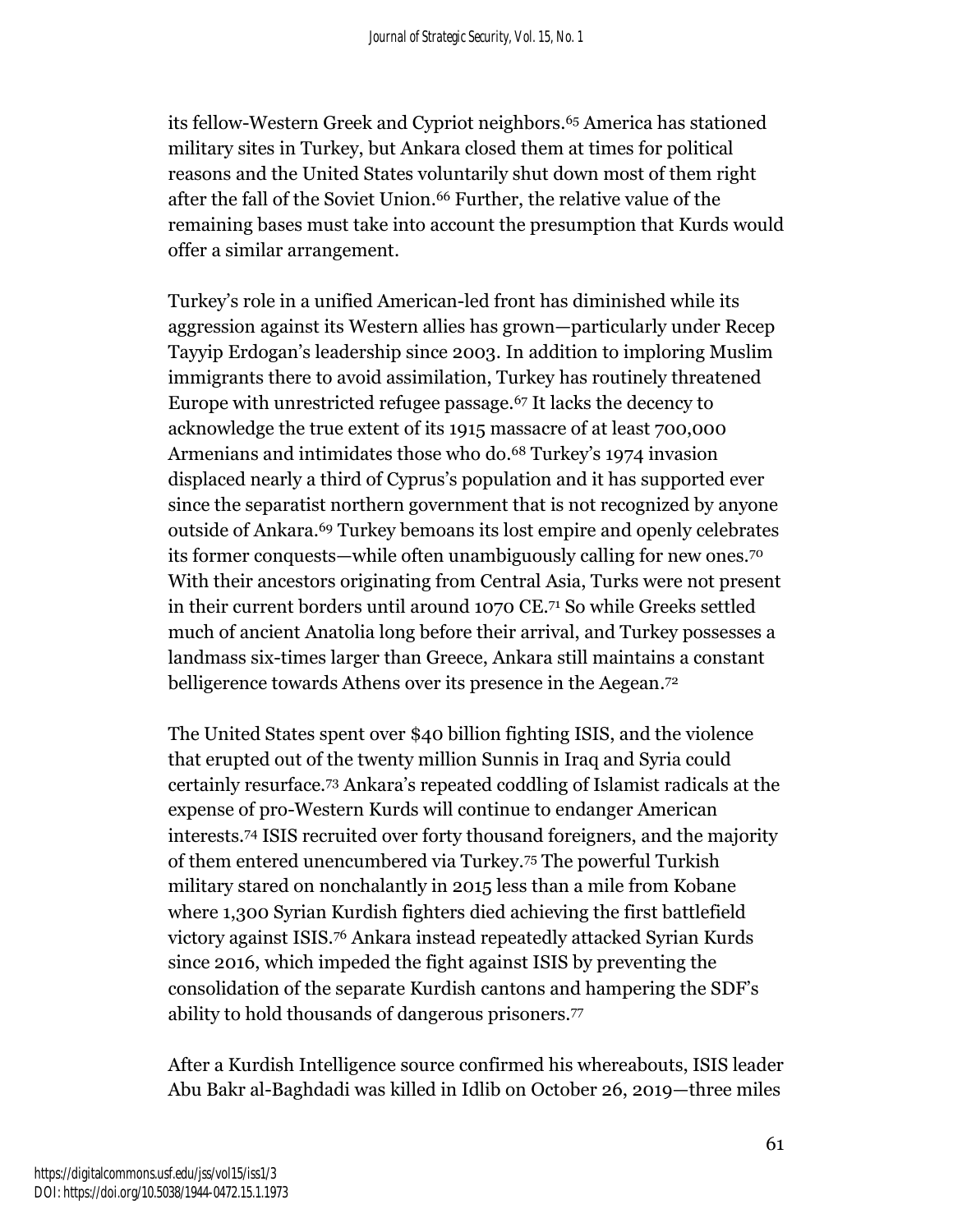from Turkey. <sup>78</sup> Instead of utilizing the much-closer Incirlik airbase in Turkey, the U.S. commandos flew out of Erbil in the KRI and Turkey was not informed of the Baghdadi operation until the last moment.<sup>79</sup> The next day, ISIS spokesman and likely successor Abu al-Hassan al-Muhajir was killed in a joint SDF-U.S. operation near Jarabulus, which is also adjacent to Turkey and had been occupied by Turkish troops since August 2016.<sup>80</sup> Turkey always considered Syrian Kurds to be the real terrorists and President Erdogan felt it was necessary to issue an Interpol Red Notice to have SDF commander Mazloum Abdi arrested if he traveled abroad. 81 Meanwhile, the Turkish-secured rebel Idlib province has for years been ruled by an Al Qaeda offshoot. 82

Regardless of its diplomatic ambitions elsewhere, modern Turkey's power and prestige has derived from its Western alliance and its junior position therein leaves it highly susceptible to American pressure. Turkish GDP has fallen twenty percent since 2013 and its currency hit a record low in December 2021 after decreasing over seventy percent since mid-2017. 83 This leaves Turkey representing less than two percent of both NATO's GDP and military spending—and its fellow-NATO members play an exponentially greater role in its trade than it does in theirs. <sup>84</sup> Over ninetyfive percent of its imported weapons over the last seventy years came from NATO—fifty-nine percent alone from the US. <sup>85</sup> Although it has reduced its foreign requirements through advancements in its indigenous arms, Turkey still relies on imports for crucial weapons systems as well as components for its domestic industry. 86

After declining offers for both the American Patriot missile defense system and a European alternative, Ankara spent \$2.5 billion on Russian S-400 missiles in 2019—prompting its immediate barring from purchasing F-35 fighter jets. <sup>87</sup> The United States publicly refused its plea to deploy Patriot missiles only days before the February 27, 2020 attack by the Russianequipped Syrian Air Force in Idlib that killed thirty-three Turkish soldiers. <sup>88</sup> The Turks will miss out on billions in exports of their allotted F-35 parts production, and America has had an easier time inking new deals (including with their Greek adversary) than they will have finding a suitable replacement. <sup>89</sup> Those who can afford and have access to Western weapons typically prefer them. <sup>90</sup> Even if one agreed that the Russian Su-35 or Su-57 was a comparable substitute, selecting either would only shift Turkish dependence to Moscow. 91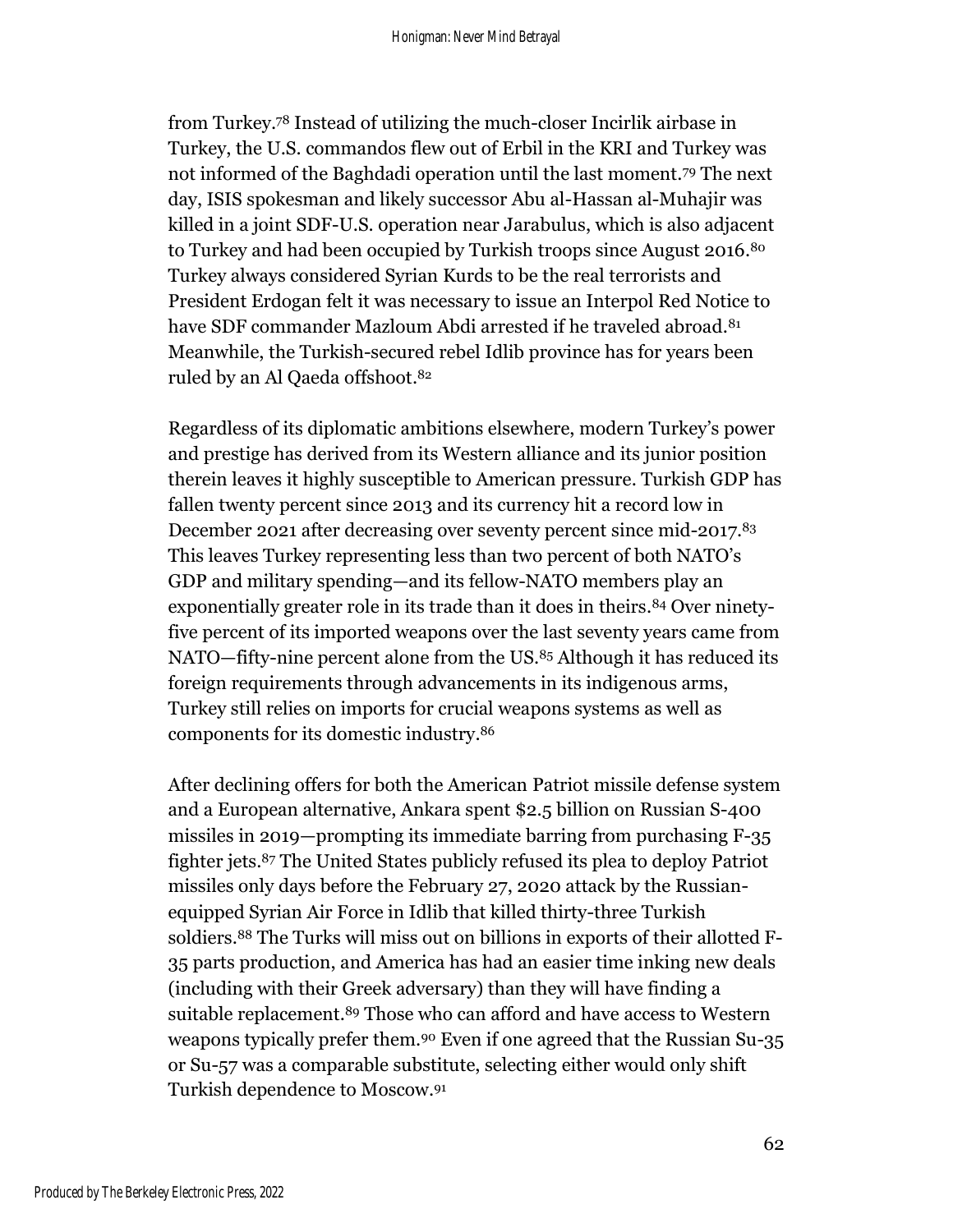Though Turkey may disparage such things so as not to undermine its fervent position against Kurdish sovereignty anywhere, the KRI has brought some important assets to Ankara. <sup>92</sup> Turkey imports ninety-five percent of its fossil fuels which takes up five percent of its GDP. <sup>93</sup> This created an overreliance on both Russia and Iran who for years together accounted for over two-thirds of its imports. <sup>94</sup> Between 2013 and 2016, the KRI was Turkey's largest oil supplier and one of its largest export markets.<sup>95</sup> With Turkish products then representing eighty percent of all goods sold in the KRI, Ankara recovered a large portion of its outlays on Kurdish energy. <sup>96</sup> Whereas the KRI essentially has to sell its oil through Turkey, Baghdad does not as most of its exports are done via its Basra port onward to Asian markets. <sup>97</sup> Further, Ankara's current monopoly on Iraq's piped oil reaching the Mediterranean is not based on any geographic restraint, but rather decades-old Syrian-Iraqi tension that could soon be resolved.<sup>98</sup> The KRI's loss of Kirkuk cut Turkey's Kurdish oil imports in half and gave Russia a say in what remained. 99

#### American Reassertion

The United States does not have to accept the false dichotomy that it must abandon proven allies to avoid bloody and bankrupting occupations. America's recent casualties abroad derived not from its sheer presence, but its caretaker role which required massive deployment and plunged its troops into urban warfare where their superior weaponry mattered little. Patrolling such violent societies put them in constant danger of cheap improvised explosive devices that caused over half of their 7,300 deaths in Iraq and Afghanistan. <sup>100</sup> As exemplified by Iraqi and Syrian Kurds, when the United States backs a loyal and stable population where it does not have to concern itself with their domestic security, it can safely and costeffectively cultivate valuable long-term partnerships. With the Middle East having experienced its fair share of chaos, the United States should disregard fears that the region will lose its alleged stability with the advent of Kurdish progress. As a superpower whose independent backing has elevated countless weak friends into robust states, America can similarly brush aside concerns of Kurdish self-rule being unsustainable.

While Arabs throughout the Middle East were freed from Ottoman Turks in 1918, Kurds in Iraq and Syria merely had their foreign rulers replaced.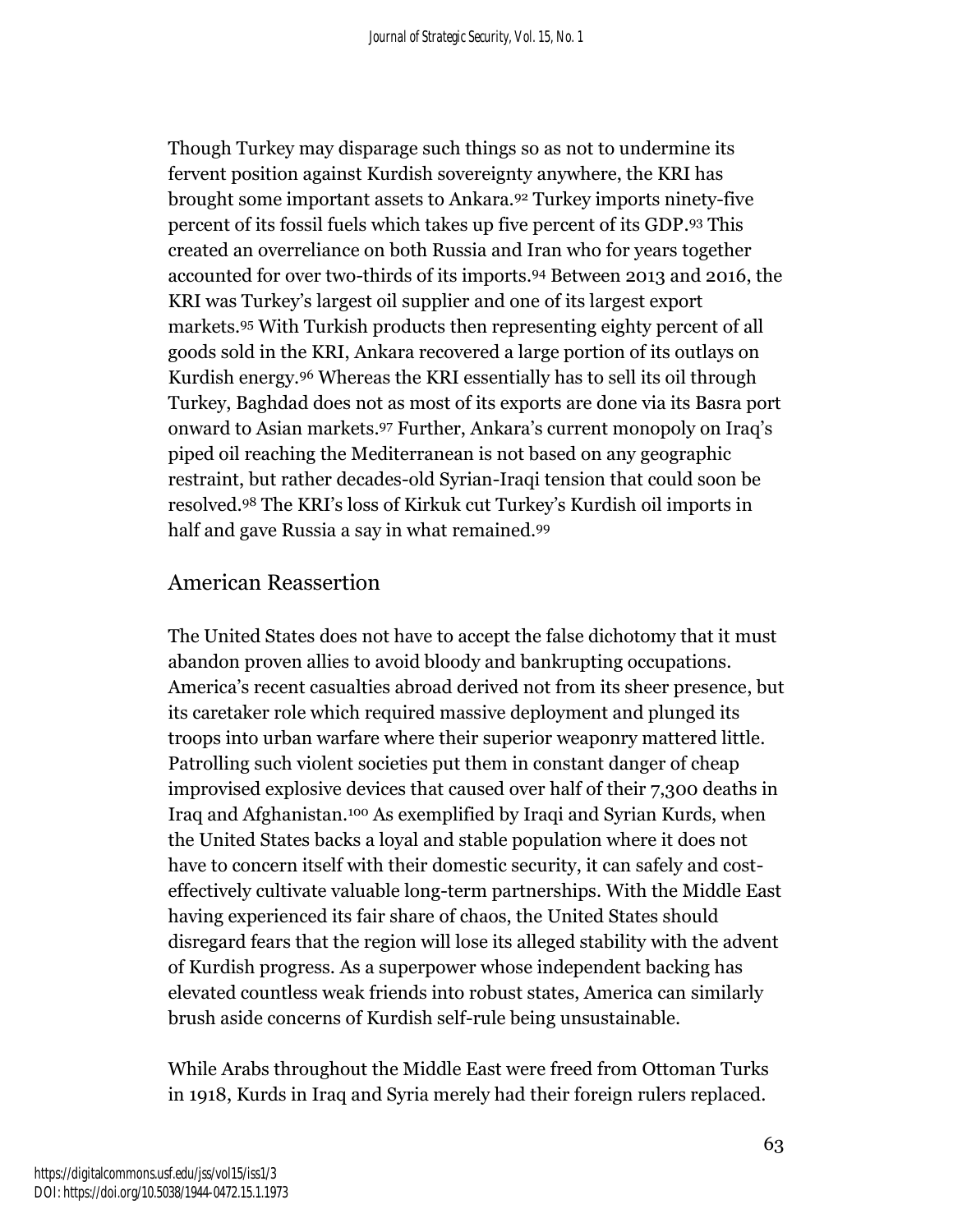Whatever one thinks of that outcome, Damascus and Baghdad have repeatedly delegitimized their rule over their Kurdish populations. <sup>101</sup> The United States does not have to continue forgoing a fruitful alliance with what should be sovereign Kurds on the altar of those post World War I French-British-drawn borders. Further, this partnership does not have to be constrained by the inevitable whataboutism that arises whenever discussing currently stateless peoples' self-determination versus existing states' territorial integrity. <sup>102</sup> Iraqi Kurds have already been autonomous for thirty years and Syrian Kurds have been so for ten years. Neither independence for the former nor permanent autonomy for the latter would come as some sudden geopolitical shockwave triggering instability or state fragmentation elsewhere.

Iraq holds a commanding position in the list of places where the breadth of American sacrifice is outdone only by how little it has to show for it. What more does the United States owe to those in Baghdad who even with so much natural wealth and American assistance still would not defend the Kurdish citizens they demand to have dominion over. Since Washington rejected the KRI's 2017 call for nationhood and allowed for the loss of Kirkuk, Iranian entrenchment has persisted in Iraq along with attacks against the U.S. embassy. Despite decades of Baghdad altering its demographics to the point of being disputed, Kirkuk remains primarily Kurdish and it is in America's interests for the city to finally carry out its constitutionally-mandated referendum on whether to join the KRI <sup>103</sup>. As America's only reliable ally within the country while simultaneously too small to internally influence the Arab majority, the United States has a strategic imperative to advocate for KRI independence.

America's small investment in Northeast Syria over the last eight years brought impressive gains and the United States ought to cement them by declaring its perpetual recognition of Kurdish autonomy there. Syrian Kurds not only fought bravely against ISIS without the need of vast U.S. deployment but also constructed a sustainable federation with Sunni Arabs to their south which solidified American-aligned forces east of the Euphrates. As prolonged inaction normalizes Turkey's naked aggression against its Syrian Kurdish partners, America should demand that Ankara withdraw from its Northeast Syria enclave that it has occupied since October 2019. Bolstering its Kurdish partners in the face of Turkish hostility would assure those that sacrifice alongside it that they will not be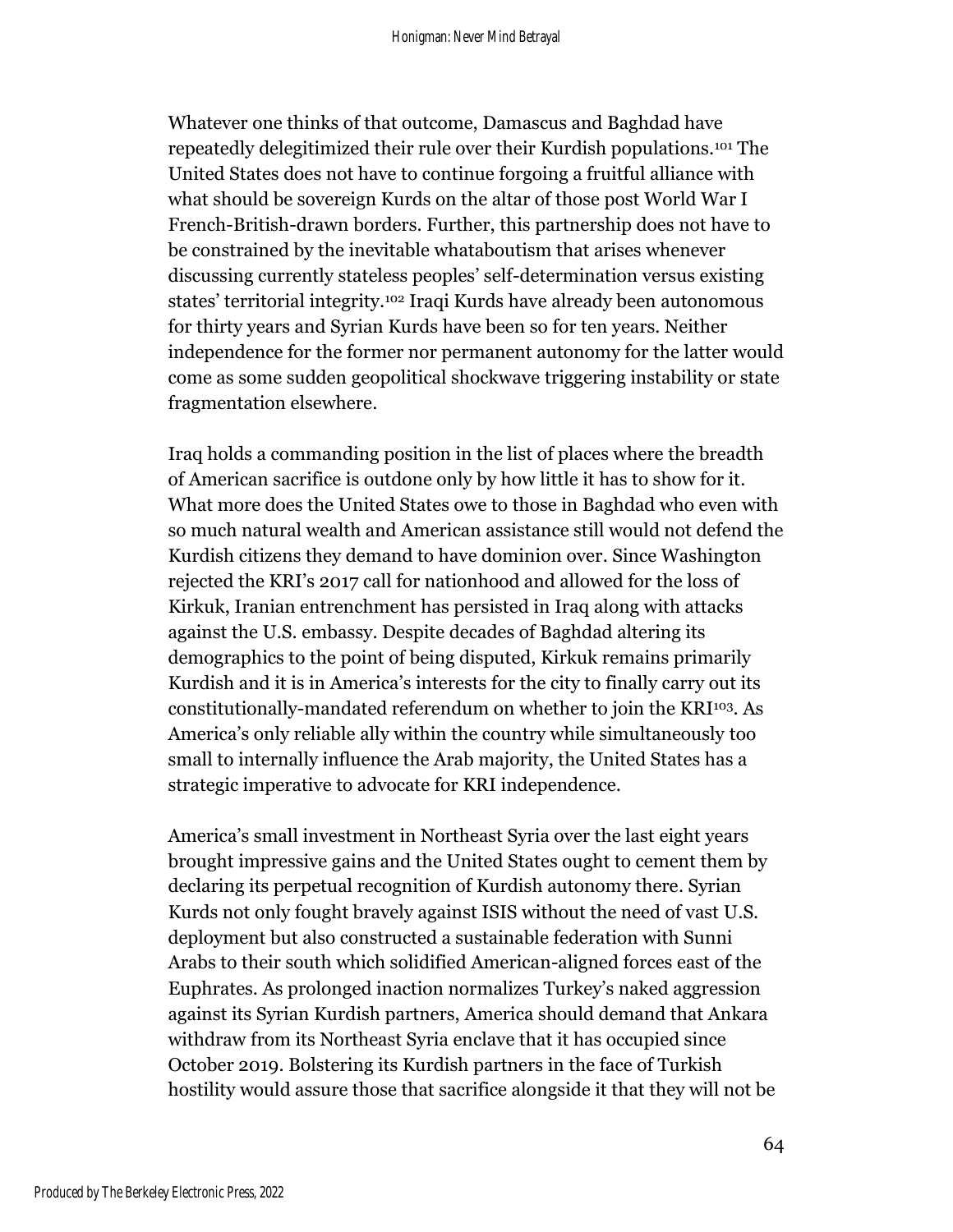forgotten just because their collaboration is not treaty-based. It would also remind those graced with guaranteed U.S. protection that anti-American actions will have consequences regardless of existing agreements.

Unlike the hundreds of millions throughout North Africa, the Middle East, and Southeast Europe whose lands were also conquered by the Ottoman Empire, alternating post-World War I treaties concluded with southeast Anatolia's Kurds remaining under Turkish control. <sup>104</sup> Whatever one thinks of that outcome, surely its established dominion over half the world's Kurds does not entitle it to dictate the futures of those residing elsewhere. Iran's Azeri minority is as numerous as Turkey's Kurdish population and America would not acquiesce to an Iranian veto over Azerbaijan's sovereignty. <sup>105</sup> Ankara's demand that Iraqi and Syrian Kurdish political gain be considered an unbearable threat is made more obnoxious considering it will continue to dwarf them both economically and militarily. Turkey's role within America's global security framework has declined substantially and the United States should demand a return to recognizable Turkish contributions—starting with Ankara ceasing its unjustified aggression against America's other regional allies.

Empowering Kurds with whom its wider interests align would not be American altruism but realpolitik. Supporting two cohesive pro-U.S. entities stretching over four hundred miles wide in the Middle East would not be some indulgence on temporary allies but a prudent strengthening of long-term American foreign policy. Constructing permanent military bases in these vital locations amongst those that would warmly welcome them would not be some charitable defense of the Kurds but a clear enhancement to U.S. tactical capabilities. America's continual postponement has not only stymied the progress that would make them far more capable allies but also brought about costly Kurdish losses of land and energy resources. It is long past time for the United States to openly endorse independence for Kurds in the KRI and autonomy for those in Northeast Syria.

## Endnotes

<sup>&</sup>lt;sup>1</sup> Johannes Jude, "Contesting Borders? The Formation of Iraqi Kurdistan's de Facto State," *International Affairs* 93, no. 4 (2017): 847-863, https://doi.org/10.1093/ia/iix125.

<sup>2</sup> Vera Eccarius-Kelly and Michael M. Gunter, ed., *Kurdish Autonomy and U.S. Foreign Policy: Continuity and Change* (New York: Peter Lang Verlag, 2020), 2,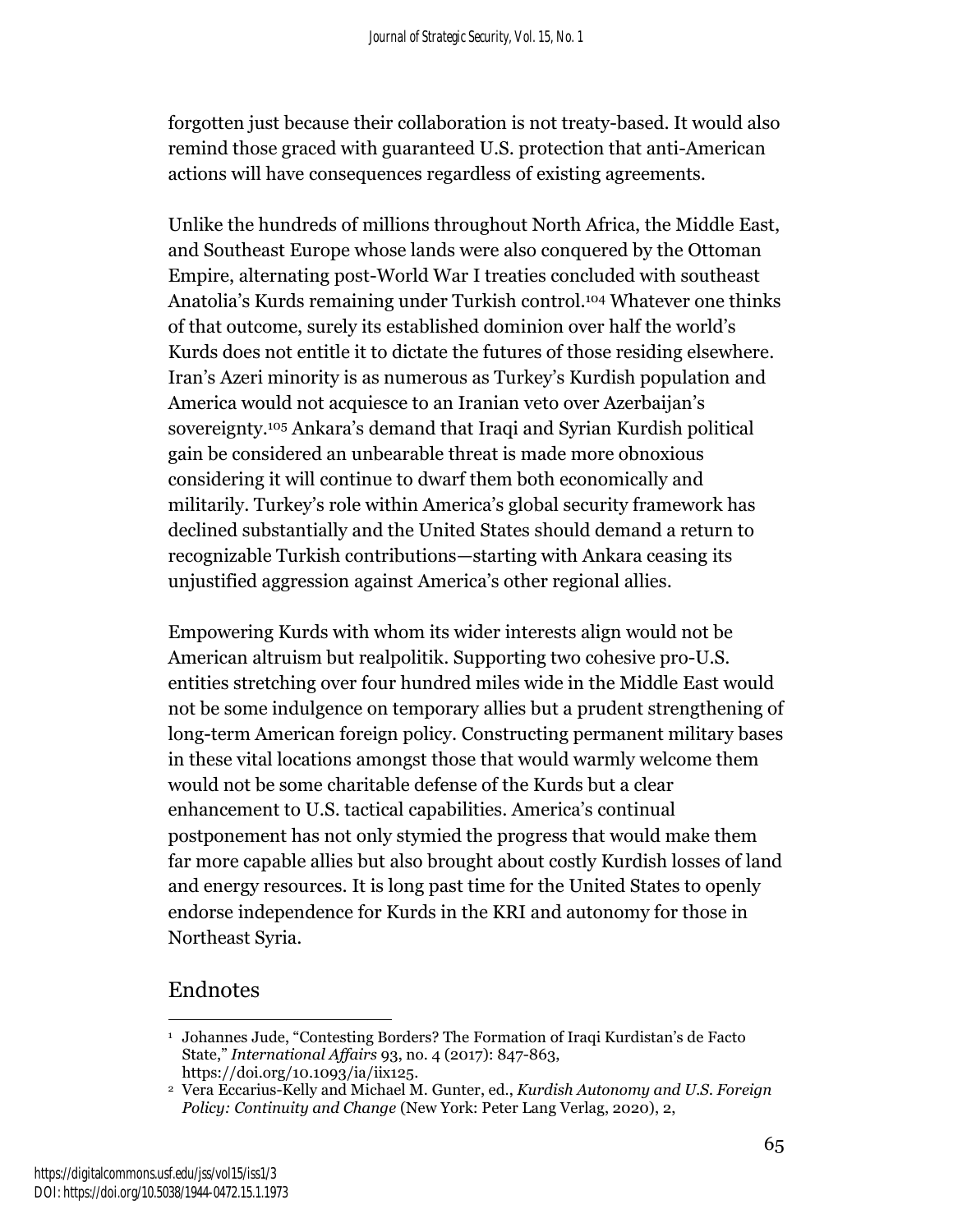https://www.peterlang.com/document/1058188; Michael M. Gunter, "Thinking Theoretically about the Kurds," *Middle East Critique* 30, no. 3 (2021): 287-306, https://doi.org/10.1080/19436149.2021.1957561.

- <sup>3</sup> Nese F. DeBruyne, "American War and Military Operations Casualties: Lists and Statistics," Congressional Research Service*,* July 29, 2020, https://crsreports.congress.gov/product/pdf/RL/RL32492/33.
- <sup>4</sup> John J. Mearsheimer and Stephen M. Walt, "The Case for Offshore Balancing," *Foreign Affairs*, July/August 2016, https://www.foreignaffairs.com/articles/unitedstates/2016-06-13/case-offshore-balancing.
- <sup>5</sup> Christopher M. Blanchard et al., "No-Fly Zones: Strategic, Operational, and Legal Considerations for Congress," Congressional Research Service, May 3, 2013, https://crsreports.congress.gov/product/pdf/R/R41701/12; Anil Hira and Kawa Jabary, "The Kurdish Mirage: A Success Story In Doubt," *Middle East Policy* 20, no. 2 (2013): 99-112, https://mepc.org/journal/kurdish-mirage-success-story-doubt; Christopher M. Blanchard, "Iraq: Issues in the 116th Congress," Congressional Research Service*,* July 17, 2020, https://crsreports.congress.gov/product/pdf/R/R45633/10; Christopher M. Blanchard, Carla E. Humud, and Mary Beth D. Nikitin, "Armed Conflict in Syria: Overview and U.S. Response," Congressional Research Service, March 25, 2019, https://crsreports.congress.gov/product/pdf/RL/RL33487/161; "U.S. Military Casualties – Operation Inherent Resolve," Department of Defense, December 8, 2020, https://dcas.dmdc.osd.mil/dcas/pages/casualties\_oir.xhtml.
- <sup>6</sup> Marian L. Lawson and Emily M. Morgenstern, "Foreign Aid: An Introduction to U.S. Programs and Policy," Congressional Research Service, April 16, 2019, https://crsreports.congress.gov/product/pdf/R/R40213/28; "U.S. Overseas Loans and Grants – Obligations and Loan Authorizations July 1, 1945 – September 30, 2018," United States Agency for International Development, https://pdf.usaid.gov/pdf\_docs/PBAAJ820.pdf; Sarah R. Collins, Carla E. Humud, and Jeremy M. Sharp, "U.S. Foreign Assistance to the Middle East: Historical Background, Recent Trends, and the FY2021 Request," Congressional Research Service*,* May 5, 2020, https://crsreports.congress.gov/product/pdf/R/R46344/3.
- <sup>7</sup> Amy Belasco, "The Cost of Iraq, Afghanistan, and Other Global War on Terror Operations Since 9/11," Congressional Research Service, December 8, 2014, https://sgp.fas.org/crs/natsec/RL33110.pdf; Department of Defense, "Loans and Grants,".
- <sup>8</sup> "Afghanistan war: What has the conflict cost the US?," *BBC News,* February 28, 2020, https://www.bbc.com/news/world-47391821; Sarah Almukhtar and Rod Nordland, "What Did the U.S. Get for \$2 Trillion in Afghanistan?," *The New York Times,*  December 9, 2019,

https://www.nytimes.com/interactive/2019/12/09/world/middleeast/afghanistanwar-cost.html.

<sup>9</sup> Diego Lopes Da Silva et al., "Trends in World Military Expenditure, 2019," Stockholm International Peace Research Institute, April 2020, https://doi.org/10.55163/ZZCQ1349; "Defence Expenditure of NATO Countries (2013- 2019)," NATO Public Diplomacy Division, November 29, 2019, https://www.nato.int/cps/en/natohq/news\_171356.htm.

<sup>10</sup> Lucie Beraud-Sudreau and Nick Childs, "The US and its NATO allies: costs and value," International Institute for Strategic Studies*,* July 9, 2018, https://www.iiss.org/blogs/military-balance/2018/07/us-and-nato-allies-costs-andvalue; "3 charts that show who pays most for the defense of Europe," World Economic Forum*,* February 15, 2019, https://www.weforum.org/agenda/2019/02/3-charts-that-show-who-pays-most-for-

the-defence-of-europe-b63fb5f2f4/.

<sup>11</sup> "US Trade in Goods by Country," United States Census Bureau, accessed October 15, 2020, https://www.census.gov/foreign-trade/balance/index.html.

66 https://www.hoover.org/research/decline-american-engagement-patterns-us-troop-<sup>12</sup> Tim Kane, "The Decline of American Engagement: Patterns in U.S. Troop Deployments," Hoover Institution, January 11, 2016,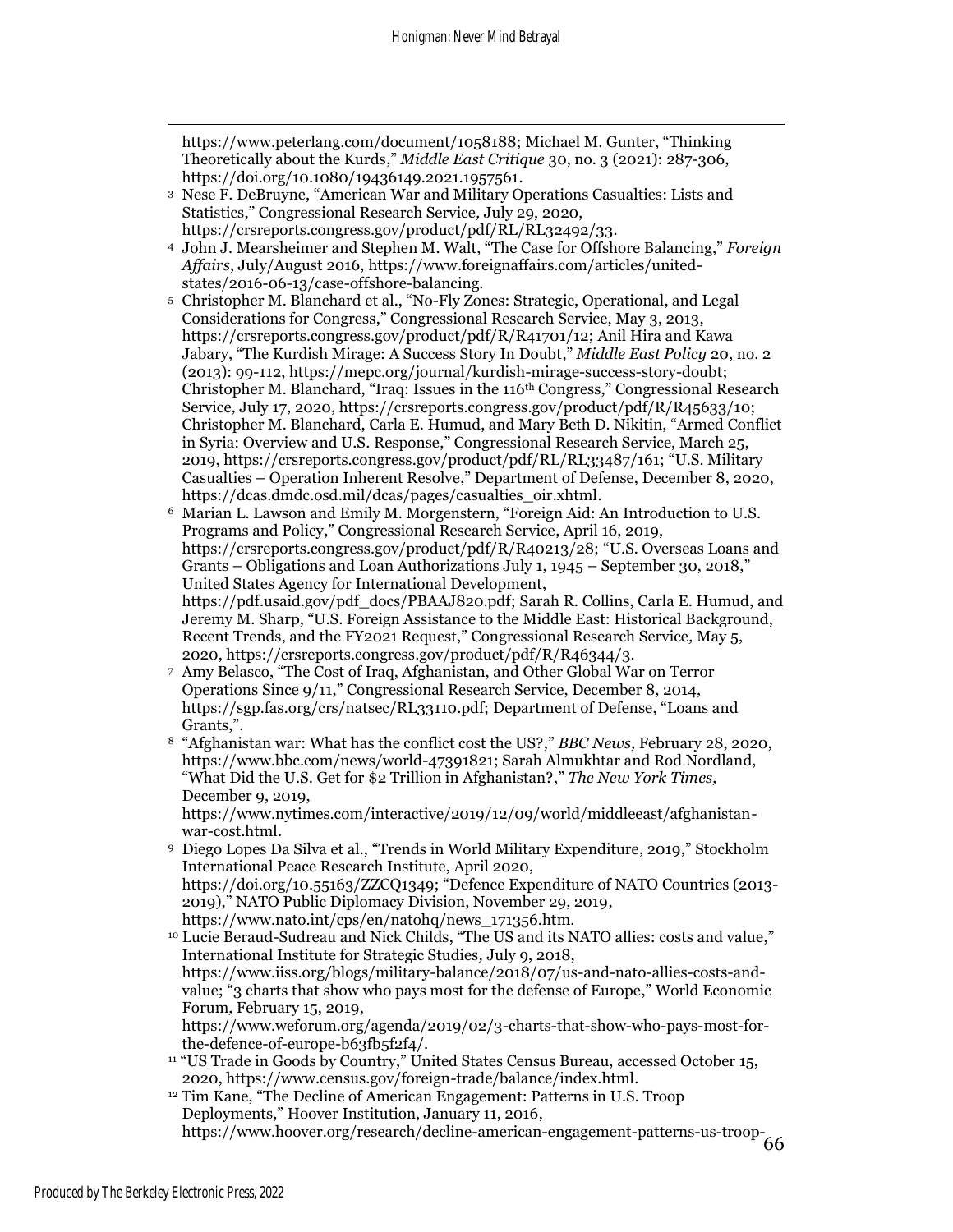deployments; Dan Lamothe, "How 775,000 U.S. troops fought in one war: Afghanistan military deployments by the numbers," *The Washington Post,* September 11, 2019, https://www.washingtonpost.com/national-security/2019/09/11/how-us-troopsfought-one-war-afghanistan-military-deployments-by-numbers/; Miriam Berger, "Invaders, allies, occupiers, guests: A brief history of U.S. military involvement in Iraq," *The Washington Post,* January 11, 2020,

https://www.washingtonpost.com/world/2020/01/11/invaders-allies-occupiersguests-brief-history-us-military-involvement-iraq/.

- <sup>13</sup> Michael A. Allen, Michael E. Flynn, and Carla Martinez Machain, "Why does the US pay so much for the defense of its allies? 5 questions answered," *The Conversation,*  December 1, 2019, https://theconversation.com/why-does-the-us-pay-so-much-forthe-defense-of-its-allies-5-questions-answered-127683.
- <sup>14</sup> Bob Simon, "Kurdistan: The Other Iraq," *CBS News 60 Minutes,* February 18, 2007, https://www.cbsnews.com/news/kurdistan-the-other-iraq/; Christian Caryl, "Want to Hurt the Islamic State? Here's How," *Foreign Policy,* February 6, 2015, https://foreignpolicy.com/2015/02/06/want-to-hurt-islamic-state-heres-how-kurdsiraq-isis/.
- <sup>15</sup> James T. Quinlivan, "Coup-Proofing: Its Practice and Consequences in the Middle East," *International Security* 24, no. 2 (1999): 131-165, https://www.jstor.org/stable/2539255; Samy Akil and Karam Shaar, "Syria's heads of state over the past century," Middle East Institute*,* November 4, 2020, https://www.mei.edu/publications/syrias-heads-state-over-past-century.
- <sup>16</sup> Brett McGurk, "Hard Truths in Syria: America Can't Do More With Less, and It Shouldn't Try," *Foreign Affairs,* May/June 2019,
- https://www.foreignaffairs.com/articles/syria/2019-04-16/hard-truths-syria. <sup>17</sup> Sherko Kirmanj and Yoosef Abbas Zadeh, "The Para-Diplomacy of the Kurdistan Region in Iraq and the Kurdish Statehood Enterprise," *Middle East Journal* 17, no. 4  $(2017)$ : 587-606, https://doi.org/10.3751/71.4.14.
- <sup>18</sup> Marianna Charountaki, "Non-State Actors as Agents of Foreign Policy: the Case of Kurdistan," in *Kurdish Autonomy and U.S. Foreign Policy: Continuity and Change*, ed. Vera Eccarius-Kelly and Michael Gunter (New York: Peter Lang Verlag, 2020), 13- 24, https://www.peterlang.com/document/1058188.
- <sup>19</sup> Kawa Hassan, "Kurdistan's Politicized Society Confronts A Sultanistic System," Carnegie Middle East Center*,* August 18, 2015, https://carnegiemec.org/2015/08/18/kurdistan-s-politicized-society-confronts-sultanistic-system-pub-61026; Samuel Helfont, "Getting Peshmerga Reform Right: Helping the Iraqi Kurds Help Themselves in Post-ISIS Iraq," Foreign Policy Research Institute*,* May 16, 2017, https://www.fpri.org/article/2017/05/getting-peshmerga-reform-right-helping-iraqikurds-help-post-isis-iraq/.
- <sup>20</sup> Robin Mills, "Under the Mountains: Kurdish Oil and Regional Politics," The Oxford Institute For Energy Studies*,* January 2016, https://www.oxfordenergy.org/publications/under-the-mountains-kurdish-oil-andregional-politics/; Ellen R. Wald, "Kirkuk's Oil Chessboard," The Cairo Review of Global Affairs, 2018, https://www.thecairoreview.com/essays/kirkuks-oil-chessboard/; Robin Mills, "A Rocky Road: Kurdish Oil & Independence," Iraq Energy Institute*,*  February 19, 2018, https://iraqenergy.org/2018/02/19/a-rocky-road-kurdish-oil-andindependence/; Vivienne Walt, "Iraq's big Kurdish oil deal," *Fortune,* December 3, 2014, https://fortune.com/2014/12/03/iraqs-big-kurdish-oil-deal/.
- <sup>21</sup> "The Kurds are creating a state of their own in northern Syria," *The Economist,* May 23, 2019, https://www.economist.com/middle-east-and-africa/2019/05/23/the-kurdsare-creating-a-state-of-their-own-in-northern-syria; Fabrice Balanche, "The United States in Northeastern Syria," Hoover Institution*,* July 17, 2018, https://www.hoover.org/research/united-states-northeastern-syria.
- <sup>22</sup> James Onley, "Britain and the Gulf Shaikhdoms, 1820-1971: The Politics of Protection," Georgetown Center for International and Regional Studies, 2009, https://cirs.qatar.georgetown.edu/publications/britain-and-the-gulf-shaikhdoms-1820-1971-the-politics-of-protection/.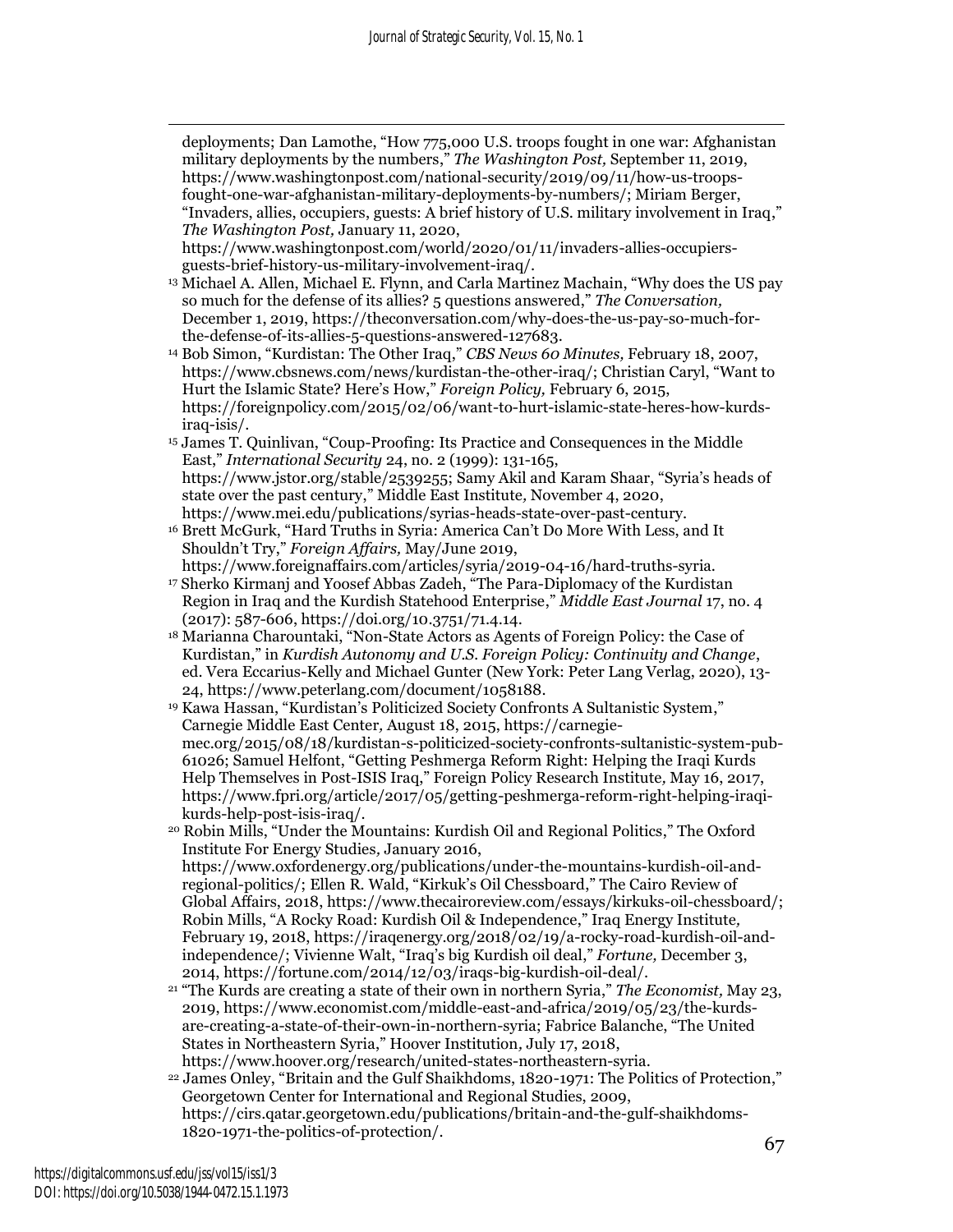- <sup>23</sup> Anna Borshchevskaya and Bilal Wahab, "In Search of a New Patron, the KRG Turns Back to Moscow," The Washington Institute for Near East Policy, June 14, 2018, https://www.washingtoninstitute.org/policy-analysis/search-new-patron-krg-turnsback-moscow; Jeremy Hodge, "Iran's – and Russia's – Influence Is Growing in Iraqi Kurdistan," *The Nation,* October 25, 2017,
- https://www.thenation.com/article/archive/irans-and-russias-influence-is-growingin-iraqi-kurdistan/; David Pollock, "Making Rojava More Like the KRG," in *Syrian Kurds as a U.S. Ally*, ed. Patrick Clawson (The Washington Institute For Near East Policy, 2016), 1-11, https://www.washingtoninstitute.org/policy-analysis/syrian-kurdsus-ally-cooperation-and-complications.
- <sup>24</sup> Henry Foy, "Rosneft's Iraqi Kurdistan oil and gas play angers Baghdad," *Financial Times,* October 29, 2018, https://www.ft.com/content/ace52dd2-4f0c-11e8-ac41- 759eee1efb74.
- <sup>25</sup> Michael B. Bishku, "Israel and the Kurds: A Pragmatic Relationship in Middle Eastern Politics," *Journal of South Asian and Middle Eastern Studies* 41, no. 2 (2018): 52-72, http://doi.org/10.1353/jsa.2018.0006; Hussein Ibish, "The Gulf Arab Countries and the Kurdish Referendum," The Arab Gulf States Institute in Washington, September 29, 2017, https://agsiw.org/gulf-arab-countries-kurdish-referendum/.
- <sup>26</sup> "Turkey's Erdogan: 'Morsi is Egypt's president, not Sisi'," *Newsweek,* May 22, 2015, https://www.newsweek.com/turkeys-erdo-morsi-egypts-president-not-sisi-327640; Bilal Baloch, "The War for Post-U.S. Syria Has Begun," *Foreign Policy,* October 9, 2019, https://foreignpolicy.com/2019/10/09/syria-turkey-war-u-s-withdrawal/.
- <sup>27</sup> Nick Danforth, "Turkey's New Maps Are Reclaiming the Ottoman Empire," *Foreign Policy*, October 23, 2016, https://foreignpolicy.com/2016/10/23/turkeys-religiousnationalists-want-ottoman-borders-iraq-erdogan/.
- <sup>28</sup> Nick Danforth, "A Short History of Turkish Threats to Invade Syria," *Foreign Policy*, July 31, 2015, https://foreignpolicy.com/2015/07/31/a-short-history-of-turkishthreats-to-invade-syria-from-1937-to-1998/.
- <sup>29</sup> Charles Lister, "Is Assad About to Fall?," *Politico Magazine,* June 11, 2020, https://www.politico.com/news/magazine/2020/06/11/assad-syria-collapse-313276; Simona Foltyn, "Turkey's expanding militarized zones in Iraq raise fears of invasion, frustrate civilians," *PBS News Hour*, December 30, 2021, https://www.pbs.org/newshour/show/turkeys-expanding-militarized-zones-in-iraqraise-fears-of-invasion-frustrate-civilians.
- <sup>30</sup> Mark Dohrmann and Robert Hatem, "The Impact of Hydro-Politics on the Relations of Turkey, Iraq, and Syria," *Middle East Journal* 68, no. 4 (2014): 567-583, https://www.jstor.org/stable/43698183.
- <sup>31</sup> Missy Ryan, "Iraqi Kurds, battling Islamist threat, press Washington for arms," *Reuters,* July 31, 2014, https://www.reuters.com/article/uk-iraq-security-usaarms/iraqi-kurds-battling-islamist-threat-press-washington-for-armsidUKKBN0G02NW20140731; "Military Expenditure Database," Stockholm International Peace Research Institute, https://www.sipri.org/databases/milex.
- <sup>32</sup> Mills, "A Rocky Road,".
- <sup>33</sup> Loveday Morris and Brian Murphy, "Baghdad and Kurds reach 'win-win' accord over Iraq's oil revenue," *The Washington Post,* December 2, 2014, https://www.washingtonpost.com/world/baghdad-and-kurds-reach-win-win-accordover-oil-revenue/2014/12/02/68559698-7a2b-11e4-84d4-7c896b90abdc\_story.html.
- <sup>34</sup> Maurice Glasman, "No Friends but the mountains," *New Statesman,* October 16, 2019, https://www.newstatesman.com/world/2019/10/no-friends-but-the-mountains; Peter Van Buren, "Dude, where's my Humvee? Iraq losing equipment to Islamic State at staggering rate," *Reuters,* June 2, 2015,

https://www.reuters.com/article/idUS420508594520150602; Lazar Berman, "The Status of Western Military Aid to Kurdish Peshmerga Forces," Jerusalem Center for Public Affairs, May 11, 2015, https://jcpa.org/article/the-status-of-western-militaryaid-to-kurdish-peshmerga-forces/; Benjamin Isakhan, "The Iraqi Kurdish Response to the 'Islamic State'," in *The Kurdish Question Revisited*, ed. Gareth Stansfield and Mohammed Shareef, (Oxford University Press, 2017), 437-448,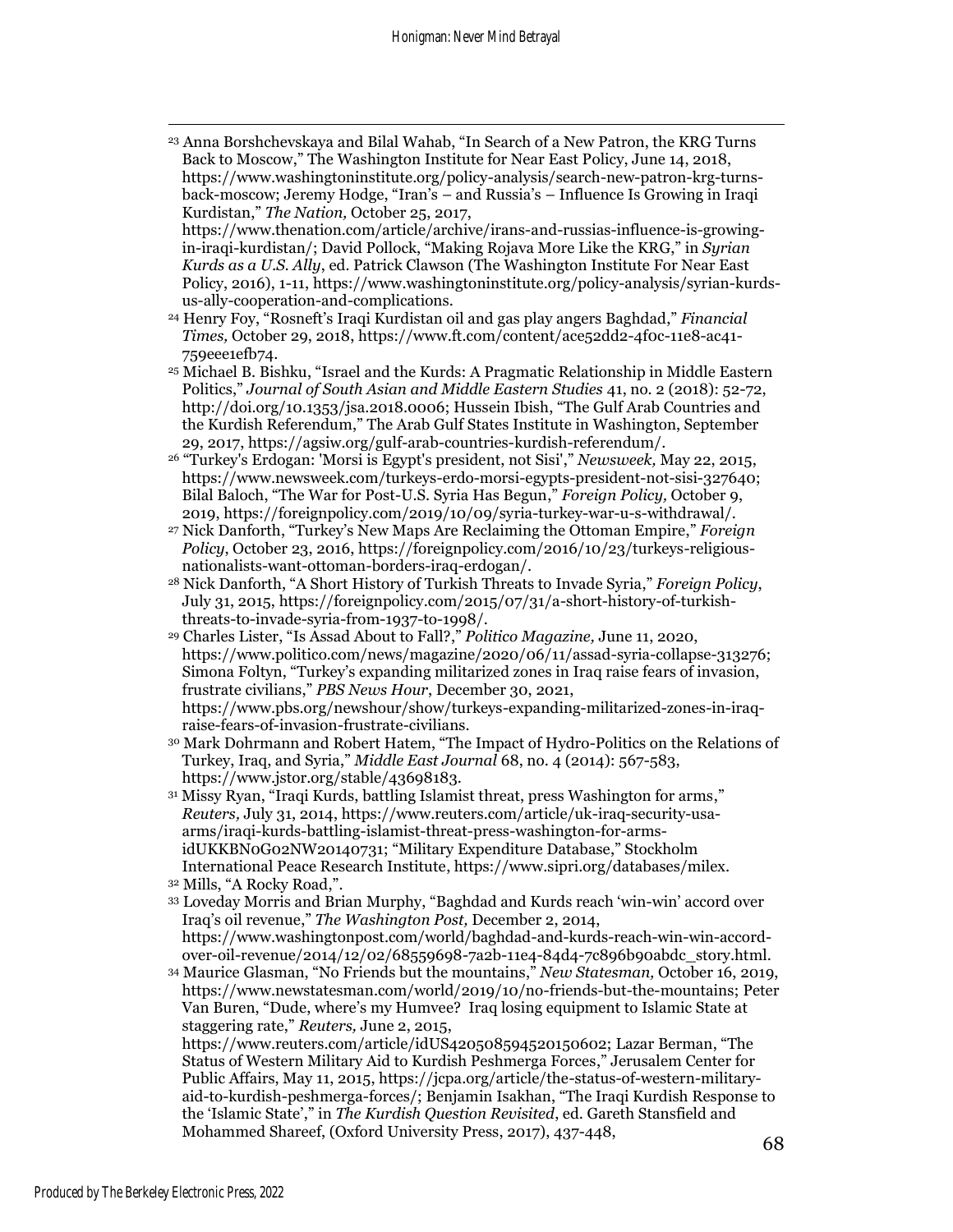https://global.oup.com/academic/product/the-kurdish-question-revisited-9780190687182?cc=us&lang=en&#.

- <sup>35</sup> Steven Bernard, Robin Kwong, and Erika Solomon, "Inside Isis Inc: The journey of a barrel of oil," *Financial Times,* February 29, 2016, https://ig.ft.com/sites/2015/isisoil/.
- <sup>36</sup> Edwin Bakker et al., "The development of Kurdistan's de facto statehood: Kurdistan's September 2017 referendum for independence," *Third World Quarterly* 40, no. 12 (2019): 2270-2288, https://doi.org/10.1080/01436597.2019.1619452; David Zucchino, "Iraqi Forces Overpower Kurds, but Public Relations Battle Rages," *The New York Times,* October 22, 2017,

https://www.nytimes.com/2017/10/22/world/middleeast/iraq-kurds.html; Peter W. Galbraith, "Why the Kurds Are Paying for Trump's Gift to Iran," *The New York Review of Books,* November 2, 2017, https://www.nybooks.com/daily/2017/11/02/kurds-payfor-trumps-gift-to-iran/.

- <sup>37</sup> Wald, "Kirkuk's Oil Chessboard,"; "Background Reference: Iraq," U.S. Energy Information Administration, March 29, 2021, https://www.eia.gov/international/analysis/country/IRQ/background; Simon Watkins, "Kurdistan's Massive Gas Reserves No One Knows about," *Oil Price,* August 7, 2019, https://oilprice.com/Energy/Natural-Gas/Kurdistans-Massive-Gas-Reserves-No-One-Knows-About.html.
- <sup>38</sup> Volkan Ozdemir and Slawomir Raszewski, "State and Substate Oil Trade: The Turkey-KRG Deal," *Middle East Policy* 23, no. 1 (2016): 125-135, https://doi.org/10.1111/mepo.12178.
- <sup>39</sup> Dexter Filkins, "Kurdish Dreams of Independence Delayed Again," *The New Yorker,*  October 17, 2017, https://www.newyorker.com/news/news-desk/kurdish-dreams-ofindependence-delayed-again; Tamer El-Ghobasy, Mustafa Salim, and Liz Sly, "Iraqi forces clash with Kurdish troops near strategic border with Syria," *The Washington Post,* October 26, 2017, https://www.washingtonpost.com/world/iraqi-forces-clashwith-kurdish-troops-near-strategic-border-with-syria/2017/10/26/2f0987bc-ba30- 11e7-be94-fabb0f1e9ffb\_story.html.
- <sup>40</sup> Jonathan Spyer, "The Fall of Kirkuk: Made in Iran," *The American Interest,* October 18, 2017, https://www.the-american-interest.com/2017/10/18/fall-kirkuk-made-iran/; Jennifer Cafarella and Omer Kassim, "Iran's Role in the Kirkuk Operation in Iraq," Institute for the Study of War*,* November 9, 2017, https://www.understandingwar.org/backgrounder/iran%E2%80%99s-role-kirkukoperation-iraq; Galbraith, "Paying,".
- <sup>41</sup> John V. Bowlus, "Pipeline Partners: Expanding and Securing Iraq's Future Oil Exports," Global Relations Forum*,* 2015, https://www.gif.org.tr/food-for-thought/grfyoung-academics-policy-paper-series-no-2-%E2%80%9Cpipeline-partners-expandingand-securing-iraqs-future-oil-exports%E2%80%9D; Theodore H. Draper, "The Gulf War Reconsidered," *New York Review of Books*, January 16, 1992, https://www.nybooks.com/articles/1992/01/16/the-gulf-war-reconsidered-2/.
- <sup>42</sup> Jon B. Alterman, "Iraq and the Gulf States: The Balance of Fear," United States Institute Of Peace, August 1, 2007, https://www.usip.org/publications/2007/08/iraqand-gulf-states-balance-fear; "Iraq makes final reparation payment to Kuwait for 1990 invasion," United Nations, February 9, 2022, https://news.un.org/en/story/2022/02/1111632.
- <sup>43</sup> Russell Goldman, "Kurds Voted for Independence. Here's Who Else Has a Say," *The New York Times,* September 29, 2017, https://www.nytimes.com/2017/09/29/world/middleeast/kurds-independencereferendum-explainer.html; "After Iraqi Kurdistan's Thwarted Independence Bid," International Crisis Group*,* March 27, 2019, https://www.jstor.org/stable/resrep31356.
- <sup>44</sup> Ihsan Aziz, "Kurdistan Crossings With Turkey, Iran Await Political Agreement," *Asharq Al-Awsat,* March 3, 2018, https://english.aawsat.com//home/article/1192656/kurdistan-crossings-turkey-iran-
- await-political-agreement. <sup>45</sup> Crisis Group, "Thwarted Independence,"; U.S. Energy, "Iraq,".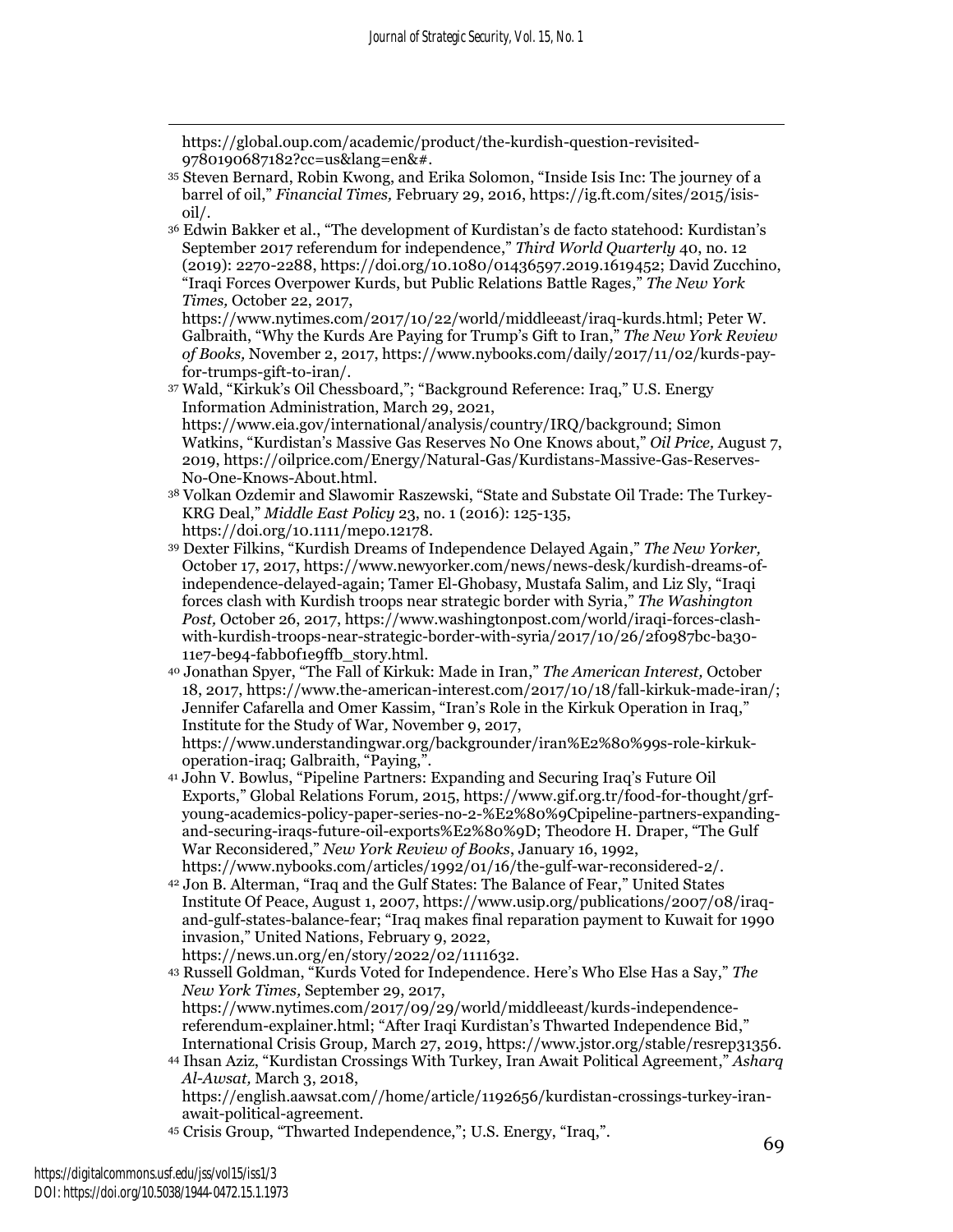<sup>46</sup> Munqith Dagher, "Iraq's protests haven't yet changed the system – but they're transforming Iraqis' belief in themselves," *The Washington Post,* December 10, 2019, https://www.washingtonpost.com/politics/2019/12/10/iraqs-protests-havent-yetchanged-system-theyre-transforming-iraqis-belief-themselves/; Alissa J. Rubin, "Iraq in Worst Political Crisis in Years as Death Toll Mounts From Protests," *The New York Times,* December 21, 2019,

https://www.nytimes.com/2019/12/21/world/middleeast/Iraq-protests-Iran.html.

<sup>47</sup> Edward Wong, "Blaming Iran, U.S. Evacuates Consulate in Southern Iraq," *The New York Times,* September 28, 20188,

https://www.nytimes.com/2018/09/28/world/middleeast/iraq-iran-consulate-basraclosed.html; Natasha Bertrand, Lara Seligman, and Nahal Toosi, "U.S. weighs closing embassy in Iraq as threats raise spectre of Benghazi," *Politico,* September 28, 2020, https://www.politico.com/news/2020/09/28/us-weighs-closing-embassy-in-iraq-asthreats-raise-spectre-of-benghazi-422697.

<sup>48</sup> Megan Connelly and Hawre Hasan Hama, "Kurdistan's Struggle for Sovereignty: State, Societal, and Human Security," Arab Center for Research & Policy Studies*,* September 2017,

https://www.dohainstitute.org/en/PoliticalStudies/Pages/Kurdistan%E2%80%99s-Struggle-for-Sovereignty-State,-Societal,-and-Human-Security.aspx; "Erbil: US begins construction of its largest consulate abroad," *Kurdish News Network,* July 7, 2018, https://www.knnc.net/en/Details.aspx?jimare=315; "2019 Global Diplomacy Index," Lowy Institute, https://globaldiplomacyindex.lowyinstitute.org/.

- <sup>49</sup> Peter W. Galbraith, "The Betrayal of the Kurds," *The New York Review of Books,*  November 21, 2019, https://www.nybooks.com/articles/2019/11/21/betrayal-of-thekurds/.
- <sup>50</sup> Galbraith, "Betrayal,".
- <sup>51</sup> Robin Wright, "How Trump Betrayed the General Who Defeated ISIS," *The New Yorker,* April 4, 2019, https://www.newyorker.com/news/dispatch/how-trumpbetrayed-the-general-who-defeated-isis; Thomas Gibbons-Neff, "Only 4 to 5 Americantrained Syrians fighting against the Islamic State," *The Washington Post,* September 16, 2015, https://www.washingtonpost.com/news/checkpoint/wp/2015/09/16/only-4-to-5-american-trained-syrians-fighting-against-the-islamic-state/.
- <sup>52</sup> "Donald Trump's betrayal of the Kurds is a blow to America's credibility," *The Economist,* October 17, 2019,

https://www.economist.com/leaders/2019/10/17/donald-trumps-betrayal-of-thekurds-is-a-blow-to-americas-credibility; Wright, "Betrayed,".

- <sup>53</sup> Thomas Gibbons-Neff, "How a 4-Hour Battle Between Russian Mercenaries and U.S. Commandos Unfolded in Syria," *The New York Times,* May 24, 2018, https://www.nytimes.com/2018/05/24/world/middleeast/american-commandosrussian-mercenaries-syria.html.
- <sup>54</sup> Joost Jongerden, "Governing Kurdistan: Self-Administration in the Kurdistan Regional Government in Iraq and the Democratic Federation of Northern Syria," *Ethnopolitics* 18, no. 1 (2019): 61-75, https://doi.org/10.1080/17449057.2018.1525166.
- <sup>55</sup> "Who are the Kurds?," *BBC News,* October 15, 2019, https://www.bbc.com/news/world-middle-east-29702440; McGurk, "Truths,"; Galbraith, "Betrayal,".
- <sup>56</sup> Matthew Petti, "Trump Team Member James Jeffrey Spars With Kurdish Diplomat," *The National Interest,* October 23, 2019, https://nationalinterest.org/blog/middleeast-watch/trump-team-member-james-jeffrey-spars-kurdish-diplomat-90531; Lara Seligman, "How the Iran Hawks Botched Trump's Syria Withdrawal," *Foreign Policy,*  October 30, 2019, https://foreignpolicy.com/2019/10/30/iran-hawks-botched-trumpsyria-policy-james-jeffrey-turkey/.
- <sup>57</sup> Fabrice Balanche, "The Fragile Status Quo in Northeast Syria," The Washington Institute for Near East Policy*,* July 1, 2020, https://www.washingtoninstitute.org/policy-analysis/fragile-status-quo-northeastsyria; Christopher M. Blanchard and Carle E. Humud, "Armed Conflict in Syria: Overview and U.S. Response," Congressional Research Service*,* July 27, 2020,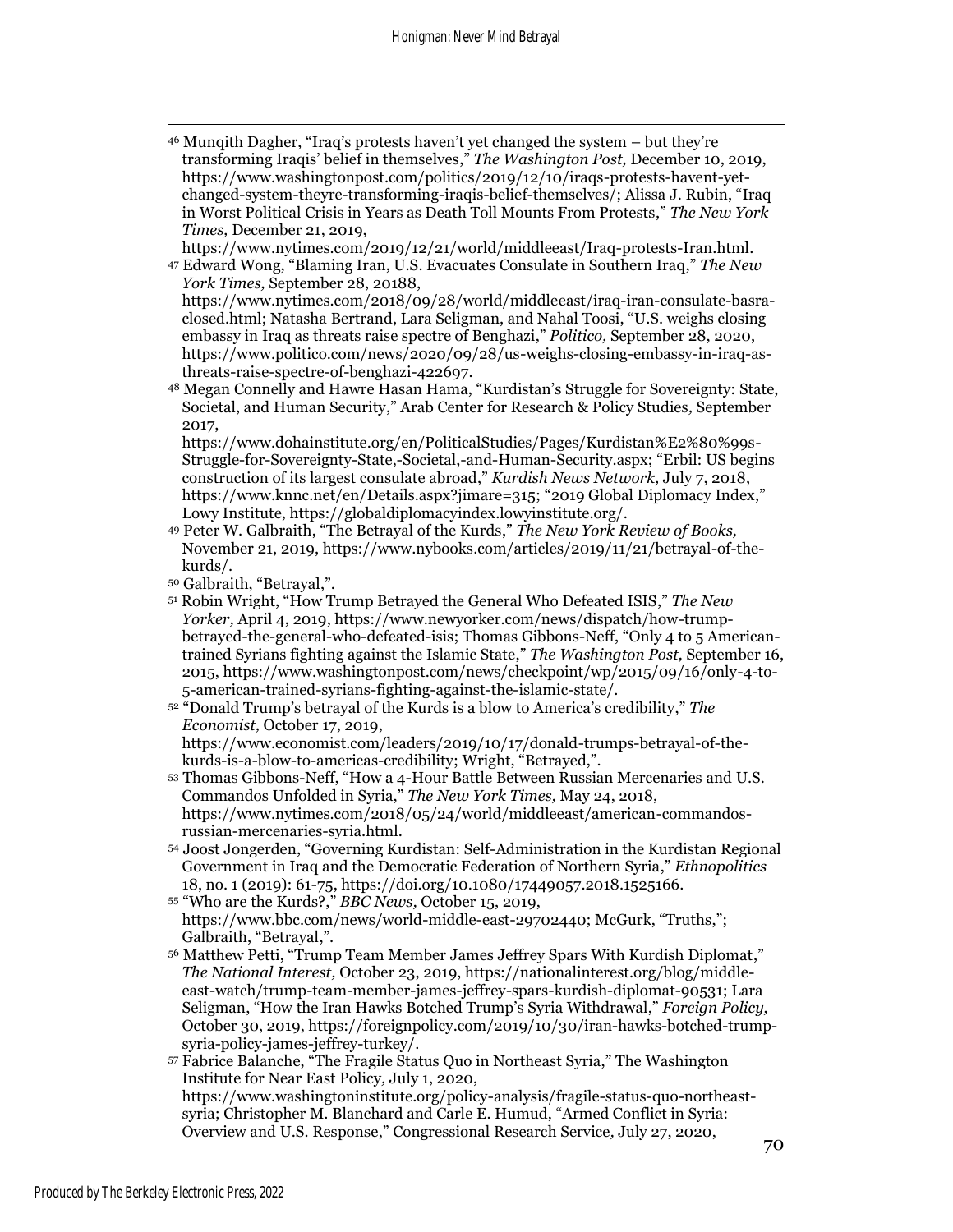https://crsreports.congress.gov/product/pdf/RL/RL33487/169; *The Economist*, "America's credibility,"; Galbraith, "Betrayal,"; Seligman, "Withdrawal,".

https://www.politico.com/news/2021/07/27/troops-to-stay-in-syria-biden-500848. <sup>61</sup> "The Ottoman Empire: Centuries of Expansion and Contraction," *Geopolitical Futures,*  October 11, 2019, https://geopoliticalfutures.com/the-ottoman-empire-centuries-ofexpansion-and-contraction/; Shehryar Fazli, "It Wasn't Just a European War: WWI in Arabia," *Los Angeles Review of Books*, April 20, 2014,

https://lareviewofbooks.org/article/wasnt-just-european-war-wwi-arabia/. <sup>62</sup> Gul Inanc and Suhnaz Yilmaz, "Gunboat Diplomacy: Turkey, USA and the Advent of the Cold War," *Middle Eastern Studies* 48, no. 3 (2012): 401-411, https://doi.org/10.1080/00263206.2012.661372; Steven V. Roberts, "Turkish-Soviet Détente," *The New York Times,* January 10, 1977, https://www.nytimes.com/1977/01/10/archives/turkishsoviet-detente-repeatedpostponement-of-a-visit-by-kosygin.html; Clayton Thomas and Jim Zanotti, "Turkey-U.S. Relations: Timeline and Brief Historical Context," Congressional Research Service, April 9, 2020, https://crsreports.congress.gov/product/pdf/IF/IF10487/5; Robert R. Monroe, "Geopolitics in Flux at the Turkish Straits," *Military Review* 43, no. 9 (1963): 3-15, https://cgsc.contentdm.oclc.org/digital/collection/p124201coll1/id/674.

<sup>63</sup> Howard C. Reese, "The Search For Equilibrium in the Middle East," *Military Review* 48, no. 4 (April 1968): 29-40, https://cgsc.contentdm.oclc.org/digital/collection/p124201coll1/id/596; Paul Findley and Lee H. Hamilton, "The Defense And Economic Cooperation Agreement – U.S. Interests and Turkish Needs," The Comptroller General of the United States, May 7, 1982, https://www.gao.gov/products/id-82-31; Thomas and Zanotti, "Turkey-U.S.,".

<sup>65</sup> Roberts, "Détente,"; Alan Cowell, "Greece and Turkey Alert Forces as Tension Builds on Oil Search," *The New York Times*, March 28, 1987,

https://www.nytimes.com/1987/03/28/world/greece-and-turkey-alert-forces-astension-builds-on-oil-search.html.

- <sup>66</sup> Thomas and Zanotti, "Turkey-U.S.,".
- <sup>67</sup> Russell Goldman, "'You are the Future of Europe', Erdogan Tells Turks," *The New York Times*, March 17, 2017, https://www.nytimes.com/2017/03/17/world/europe/erdoganturkey-future-of-europe.html; McGurk, "Truths,".

<sup>68</sup> Uzay Bulut, "Turkey's Hateful Neo-Ottoman Campaign Against the Armenians," *The American Conservative,* October 28, 2020,

https://www.theamericanconservative.com/articles/turkeys-hateful-neo-ottomancampaign-against-the-armenians/; "Turkey cannot accept Armenian genocide label, says Erdogan," *The Guardian,* April 15, 2015,

https://www.theguardian.com/world/2015/apr/15/turkey-cannot-accept-armeniagenocide-label-erdogan.

<sup>69</sup> Stefan Wolff, "Can Forced Population Transfers Resolve Self-determination Conflicts? A European Perspective," *Journal of Contemporary European Studies* 12, no. 1 (2004) 11-29, https://doi.org/10.1080/1460846042000207132; Suzan Fraser and Menalaos Hadjicostis, "Turkey criticizes US decision to lift Cyprus arms embargo," *The Washington Post,* September 2, 2020,

https://www.washingtonpost.com/world/europe/turkey-criticizes-us-decision-to-liftcyprus-arms-embargo/2020/09/02/e37514ec-ed0d-11ea-bd08- 1b10132b458f\_story.html.

<sup>70</sup> Burak Bekdil, "Turkey: Erdogan Wishes 'Many More Happy Conquests'," Gatestone Institute*,* June 20, 2020, https://www.gatestoneinstitute.org/16092/turkey-erdoganconquests; Damien Sharkov, "Turkish Minister Urges Mothers To Sing Lullabies of Erdogan's 2071 Vision," *Newsweek,* November 4, 2016,

https://www.newsweek.com/turkish-minister-urges-mothers-sing-lullabies-erdogans-

<sup>58</sup> Galbraith, "Betrayal,".

<sup>59</sup> Blanchard and Humud, "Syria,"; Seligman, "Withdrawal,".

<sup>60</sup> Lara Seligman, "Troops to stay put in Syria even as Biden seeks to end America's 'forever wars'," *Politico*, July 27, 2021,

<sup>64</sup> Kane, "Decline,".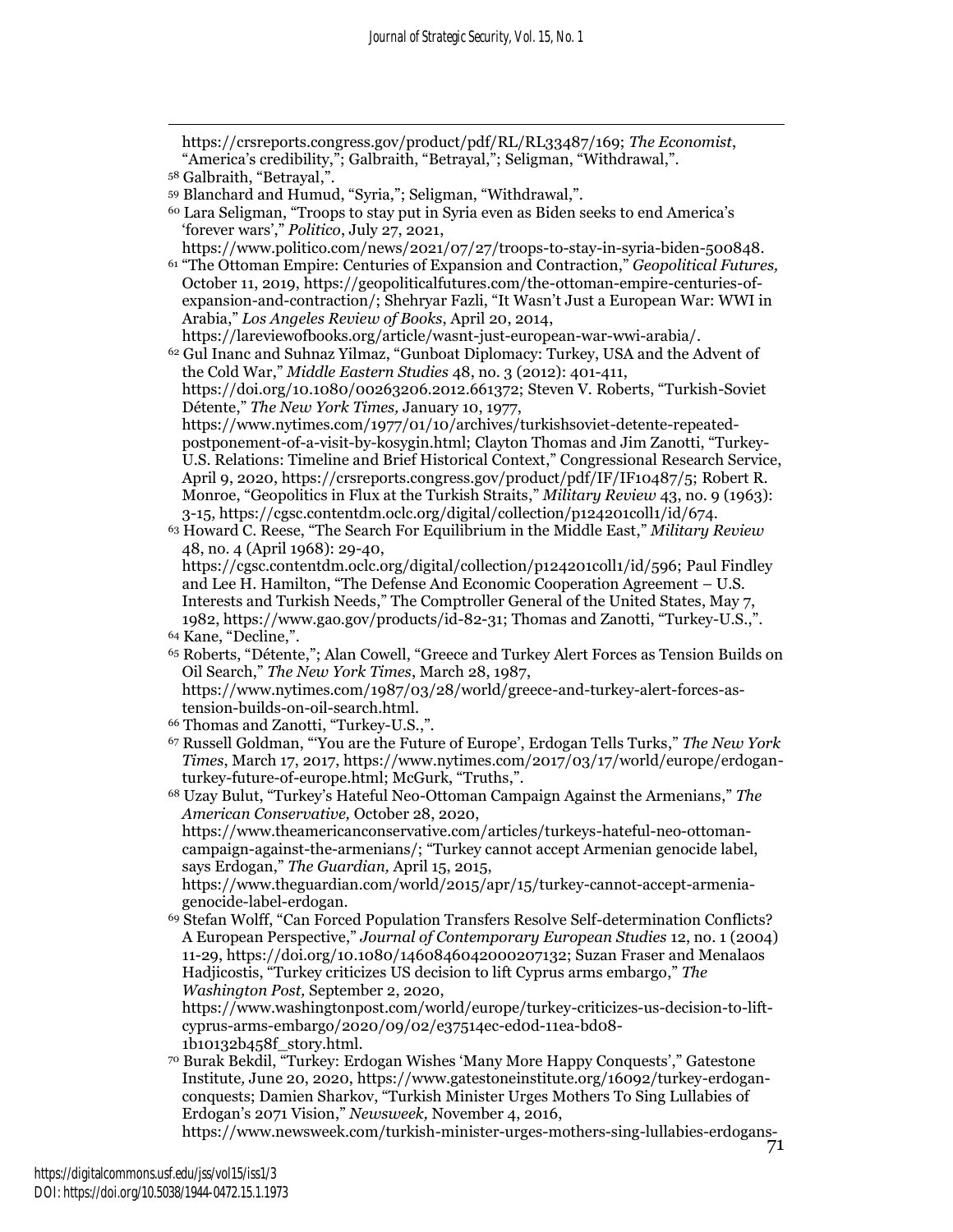2071-vision-517161; Zia Weise, "Erdogan pursues his plan for even greater power," *Politico*, October 28, 2016, https://www.politico.eu/article/recep-tayyip-erdoganpursues-his-plan-for-even-greater-power-turkish-president-akp/.

<sup>72</sup> Michael N. Schmitt, "Aegean Angst: The Greek-Turkish Dispute," *Naval War College Review* 49, no. 3 (1996): 42-72, https://www.jstor.org/stable/44642903; "Greek anger at Turkey border treaty remarks," *BBC News*, September 30, 2016, https://www.bbc.com/news/world-europe-37525650; Daniel Pipes, "Will Turkey and Greece clash over a tiny island?," *The Spectator,* September 16, 2020, https://spectatorworld.com/topic/turkey-greece-clash-tiny-island-kastellorizo/.

<sup>74</sup> McGurk, "Truths,"; Nabih Bulos, "Turkey says it can fight Islamic State. Its record is spotty," *Los Angeles Times,* October 13, 2019, https://www.latimes.com/worldnation/story/2019-10-13/turkey-says-it-can-fight-islamic-state-its-record-is-spotty.

- <sup>75</sup> Emrullah Uslu, "Jihadist Highway to Jihadist Haven: Turkey's Jihadi Policies and Western Security," *Studies in Conflict & Terrorism* 39, no. 9 (2016): 781-802, https://doi.org/10.1080/1057610X.2015.1119544; Brett McGurk, "Baghdadi's death underscores what we've lost by abandoning Syria's Kurds," *The Washington Post,*  October 27, 2019, https://www.washingtonpost.com/opinions/baghdadis-deathunderscores-what-weve-lost-by-abandoning-syrias-kurds/2019/10/27/117c6688-f8db-11e9-8906-ab6b60de9124\_story.html.
- <sup>76</sup> Rod Nordland, "By Light of a Blood Moon, Life Returns to a Bombed-Out Syrian Landscape," *The New York Times,* February 11, 2018, https://www.nytimes.com/2018/02/11/world/middleeast/syria-kobani-ruins.html; Wright, "Betrayed,".
- <sup>77</sup> Clayton Thomas and Jim Zanotti, "Turkey: Background and U.S. Relations In Brief," Congressional Research Service, August 14, 2019, https://crsreports.congress.gov/product/pdf/R/R44000/41; Charlie Savage, "The Kurds' Prisons and Detention Camps for ISIS Members, Explained," *The New York*

*Times,* October 13, 2019, https://www.nytimes.com/2019/10/13/us/politics/isisprisoners-kurds.html.

- <sup>78</sup> Matthew Petti, "ISIS Leader Killed on Turkey's Doorstep," *The National Interest,*  October 28, 2019, https://nationalinterest.org/blog/middle-east-watch/isis-leaderkilled-turkey%E2%80%99s-doorstep-91711; McGurk, "Baghdadi's death,"; Daniel Arkin and Richard Engel, "Kurdish informant provided key intel in operation that killed ISIS leader Abu Bakr al-Baghdadi," *NBC News,* October 28, 2019, https://www.nbcnews.com/news/world/kurdish-source-provided-key-intel-operation-
- killed-isis-leader-abu-n1072921. <sup>79</sup> Jay Nordlinger, "Turkey, NATO, and a Shifting World," *National Review,* November 12, 2019, https://www.nationalreview.com/magazine/2019/11/25/turkey-nato-and-ashifting-world/; McGurk, "Baghdadi's death,"; John Walcott, "Here's How U.S. Forces Finally Tracked Down and Killed al-Baghdadi," *Time,* October 28, 2019, https://time.com/5711905/al-baghdadi-capture-isis-intelligence/.
- <sup>80</sup> Petti, "ISIS Leader Killed,".
- <sup>81</sup> Robin Wright, "After Six Decades, Turkey Is Now a U.S. Ally in Name Only," *The New Yorker,* November 14, 2019, https://www.newyorker.com/news/our-columnists/aftersix-decades-turkey-is-now-a-us-ally-in-name-only.

<sup>82</sup> Asli Aydintasbas, "A New Gaza: Turkey's Border Policy In Northern Syria," European Council On Foreign Relations*,* May 28, 2020,

https://ecfr.eu/publication/a\_new\_gaza\_turkeys\_border\_policy\_in\_northern\_syria/; McGurk, "Baghdadi's death,".

<sup>83</sup> Natasha Turak, "Turkish lira crashes to 'insane' historic low after President Erdogan sparks sell-off," *CNBC*, November 23, 2021,

https://www.cnbc.com/2021/11/23/turkish-lira-plummets-to-historic-low-aftererdogan-sparks-selloff-.html; Sinan Ulgen, "A Weak Economy Won't Stop Turkey's Activist Foreign Policy," *Foreign Policy,* October 6, 2020,

<sup>71</sup> Sharkov, "Erdogan's 2071 Vision,".

<sup>73</sup> Blanchard, "Iraq,".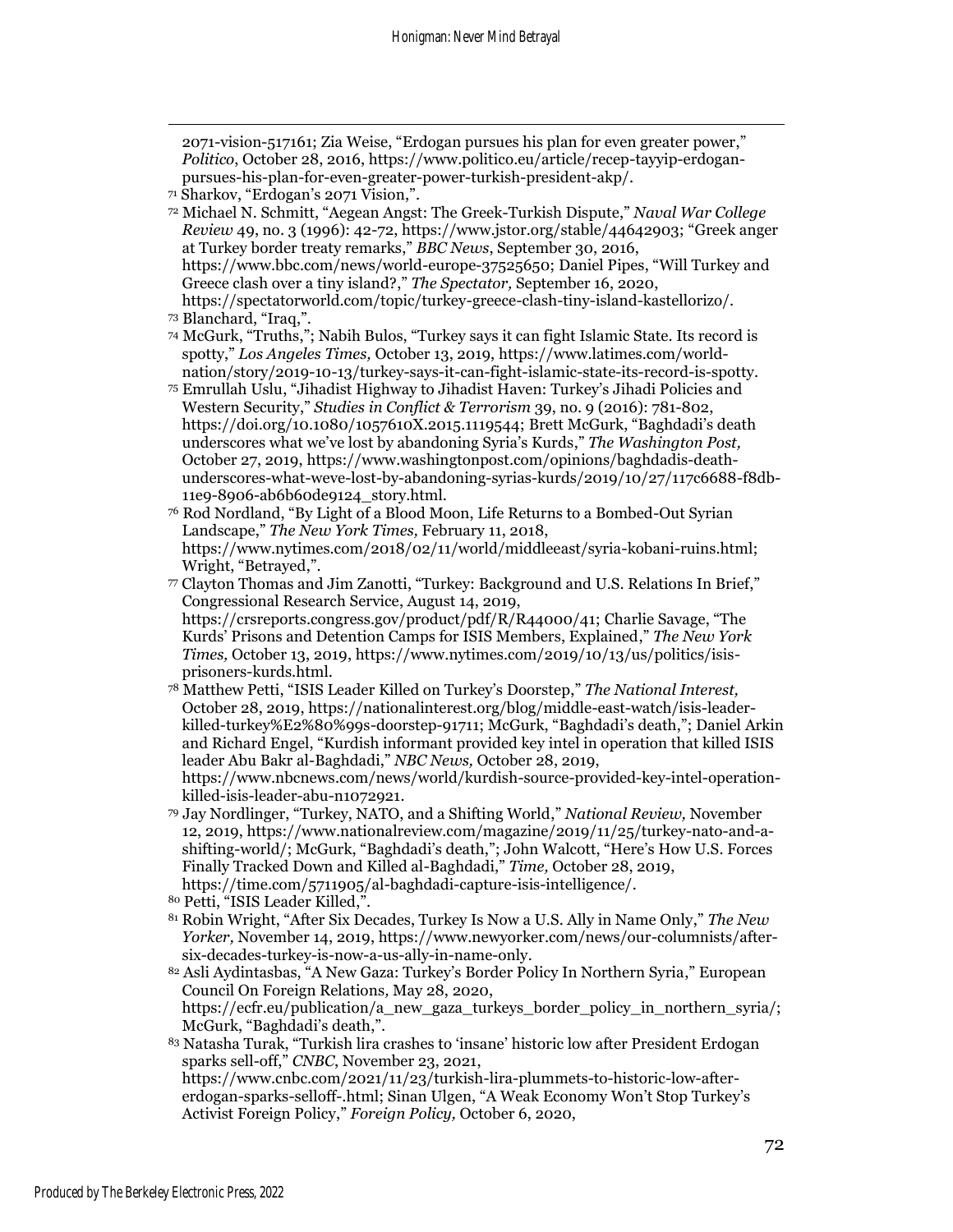https://foreignpolicy.com/2020/10/06/a-weak-economy-wont-stop-turkeys-activistforeign-policy/.

- <sup>84</sup> Da Silva et al., "Military Expenditure,"; John A. Tirpak, "Who's Paying Their Share in NATO?," *Air Force Magazine,* February 1, 2020,
- https://www.airforcemag.com/article/whos-paying-their-share-in-nato/.
- <sup>85</sup> "Arms imports to Turkey," Stockholm International Peace Research Institute*,* accessed October 2021, https://armstrade.sipri.org/armstrade/page/values.php.
- <sup>86</sup> "Facing Sanctions, Turkey's Defense Industry Goes to Plan B," *Stratfor,* November 7, 2019, https://worldview.stratfor.com/article/facing-sanctions-turkeys-defenseindustry-goes-plan-b-erdogan-russia-us; Burak Bekdil, "Canadian block on drone parts shows Turkey's defense industry still not independent," *Defense News,* October 13, 2020, https://www.defensenews.com/global/europe/2020/10/13/canadian-block-ondrone-parts-shows-turkeys-defense-industry-still-not-independent/.
- <sup>87</sup> Patrick Wintour, "Macron clashes with both Erdogan and Trump at NATO summit," *The Guardian,* December 3, 2019, https://www.theguardian.com/world/2019/dec/03/macron-clashes-with-erdogan-
- over-anti-isis-kurdish-fighters; Thomas and Zanotti, "Turkey: Background,". <sup>88</sup> Bulent Aliriza, "Idlib Test for Erdogan-Putin Relationship," Center for Strategic and
- International Studies*,* February 28, 2020, https://www.csis.org/analysis/idlib-testerdogan-putin-relationship.
- <sup>89</sup> Jonathan D. Caverley, Ethan B. Kapstein, and Srdjan Vucetic, "F-35 Sales Are America's Belt and Road," *Foreign Policy,* July 12, 2019,
- https://foreignpolicy.com/2019/07/12/f-35-sales-are-americas-belt-and-road/. <sup>90</sup> "Russian Arms Exports 1995-2019," Stockholm International Peace Research Institute, accessed October 2021, https://armstrade.sipri.org/armstrade/page/values.php; "United States Arms Exports 1995-2019," Stockholm International Peace Research Institute, accessed May 2021, https://armstrade.sipri.org/armstrade/page/values.php. <sup>91</sup> Tirpak, "Who's Paying?,".
- <sup>92</sup> David Romano, "Iraqi Kurdistan and Turkey: Temporary Marriage?," *Middle East Policy* 22, no. 1 (2015): 89-101, https://doi.org/10.1111/mepo.12115.
- <sup>93</sup> John V. Bowlus, "Pulling Back the Curtain on Turkey's Natural Gas Strategy," *War on the Rocks,* August 26, 2020, https://warontherocks.com/2020/08/pulling-back-thecurtain-on-turkeys-natural-gas-strategy/; Remziye Yilmaz, "Turkey-KRG Energy Relations: Internal and External Dynamics," *Journal of Global Analysis* 7, no. 2 (2017): 129-154, https://cesran.org/turkey-krg-energy-relations-internal-and-externaldynamics.html.
- <sup>94</sup> Soner Cagaptay, Christina Bache Fidan, and Ege Cansu Sacikara, "Turkey and the KRG: An Undeclared Economic Commonwealth," The Washington Institute for Near East Policy*,* March 16, 2015, https://www.washingtoninstitute.org/policy-analysis/turkeyand-krg-undeclared-economic-commonwealth; Tuncay Babali, "The Role of Energy in Turkey's Relations with Russia and Iran," Center for Strategic & International Studies*,*  March 29, 2012, https://www.csis.org/events/turkey-russia-iran-nexus-economicenergy-dimensions.
- <sup>95</sup> John V. Bowlus, "A crude marriage: Iraq, Turkey, and the Kirkuk-Ceyhan oil pipeline," *Middle Eastern Studies* 53, no. 5 (2017): 724-746, https://doi.org/10.1080/00263206.2017.1283489; Lesley Dudden and Kadir Ustun, "Turkey-KRG Relationship: Mutual Interests, Geopolitical Challenges," SETA Foundation*,* September 20, 2017, https://setadc.org/turkey-krg-relationship-mutualinterests-geopolitical-challenges/; "Turkey 2021 Energy Policy Review," International Energy Agency, March 2021, https://www.iea.org/reports/turkey-2021; Bowlus, "Pipeline Partners,".
- <sup>96</sup> "Determined to Grow: Economy Review of Kurdistan Region," Invest In Group, October 2013, https://investingroup.org/review/236/determined-to-grow-economykurdistan/; Dudden and Ustun, "Turkey-KRG,"; Mills, "Under the Mountains,".
- <sup>97</sup> "Iraq Executive Summary," U.S. Energy Information Administration, February 24, 2021, https://www.eia.gov/international/content/analysis/countries\_long/Iraq/; Nayla Razzouk, "Iraq's Oil Output Climbs to Record as South Escapes Fighting,"